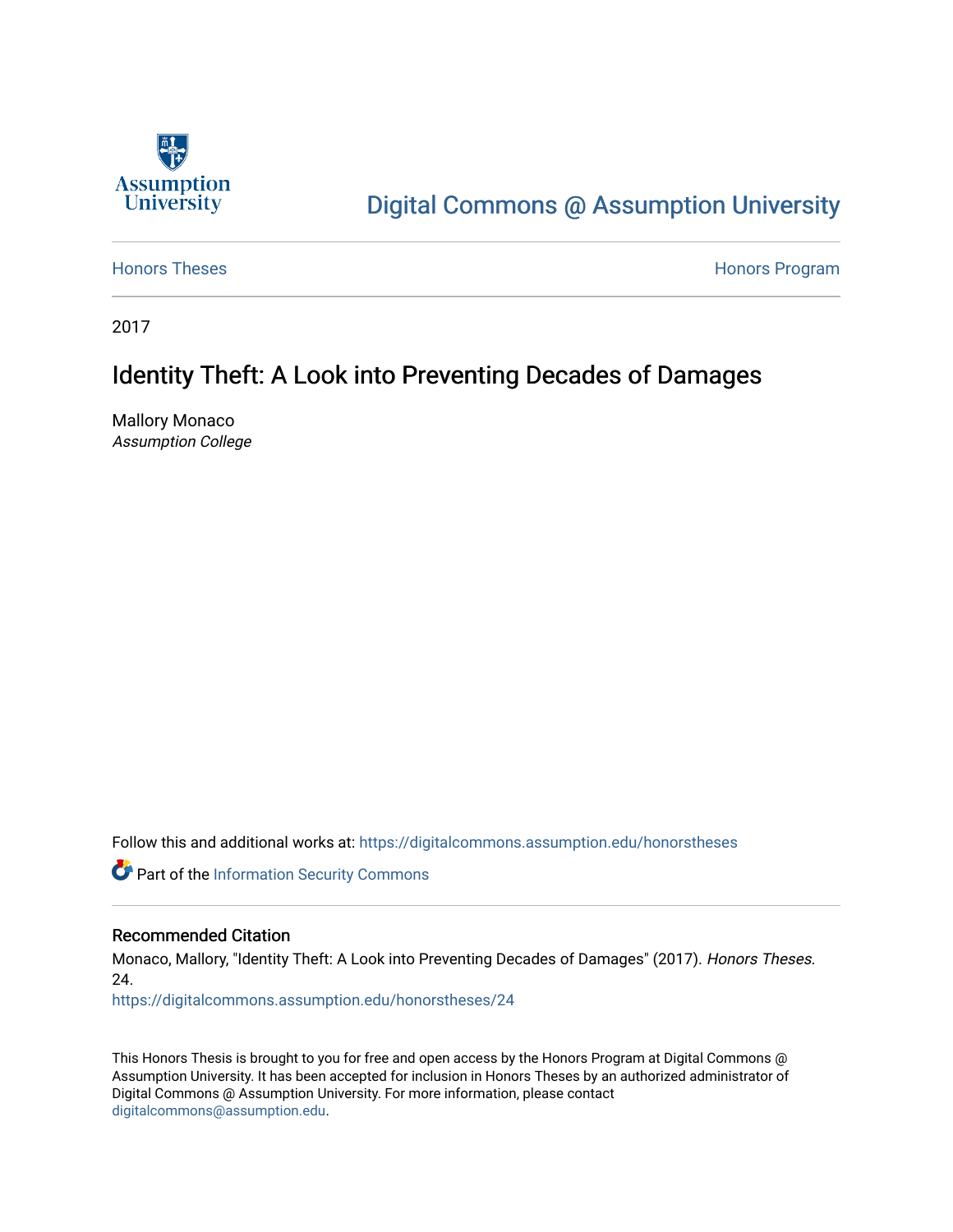Identity Theft: A Look into Preventing Decades of Damages

By Mallory Monaco

Faculty Supervisor: Professor Joseph Alfano, Computer Science

A Thesis Submitted to Fulfill the Requirements of

the Honors Program at Assumption College

April 2017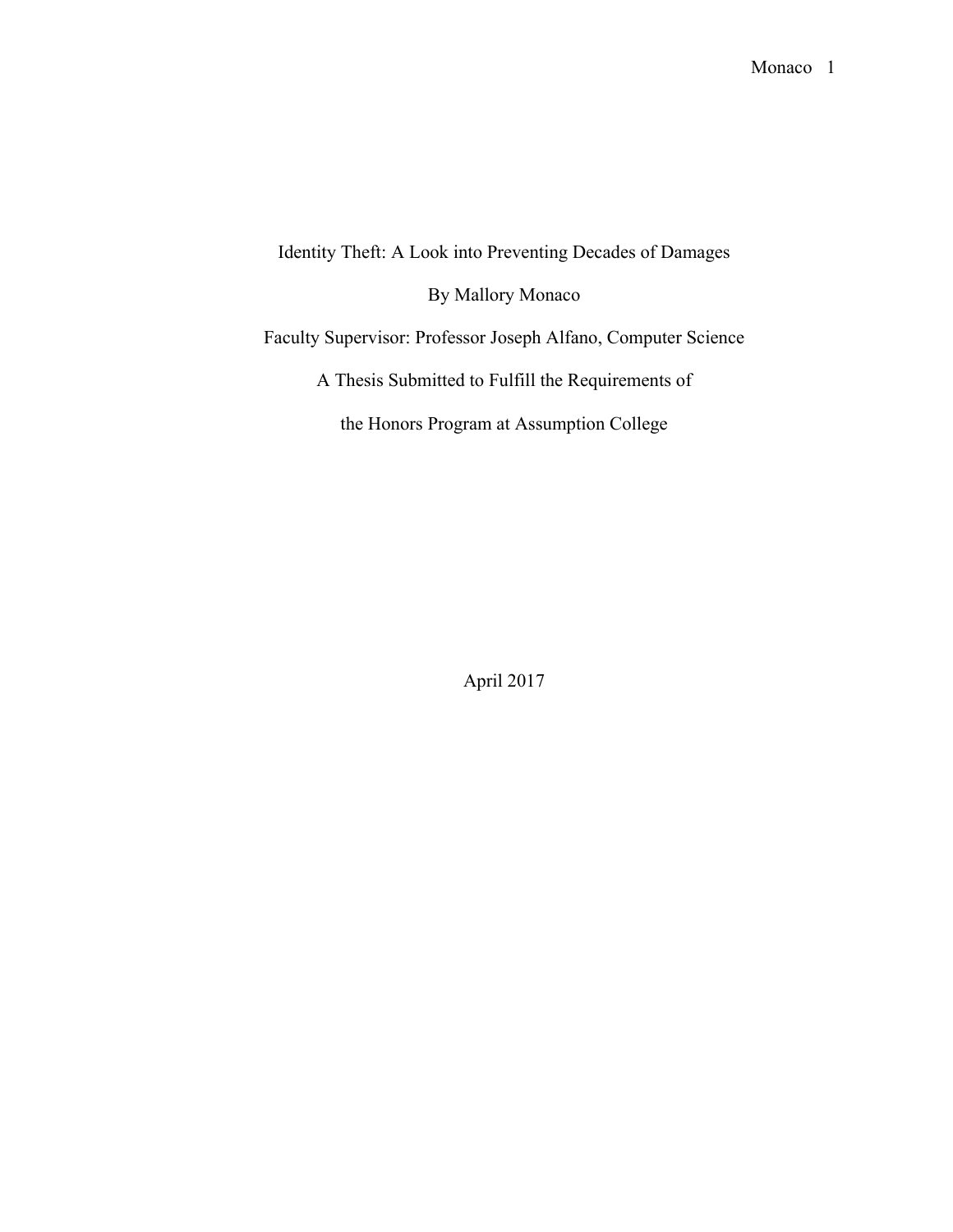Table of Contents

- 1. Introduction (page 3)
- 2. Medical Identity Theft (page 6)
- 3. Credit Card Fraud (page 14)
- 4. Tax Identity Theft (page 23)
- 5. Consumer Data Breaches (page 28)
- 6. Conclusion (page 31)
- 7. Bibliography (page 32)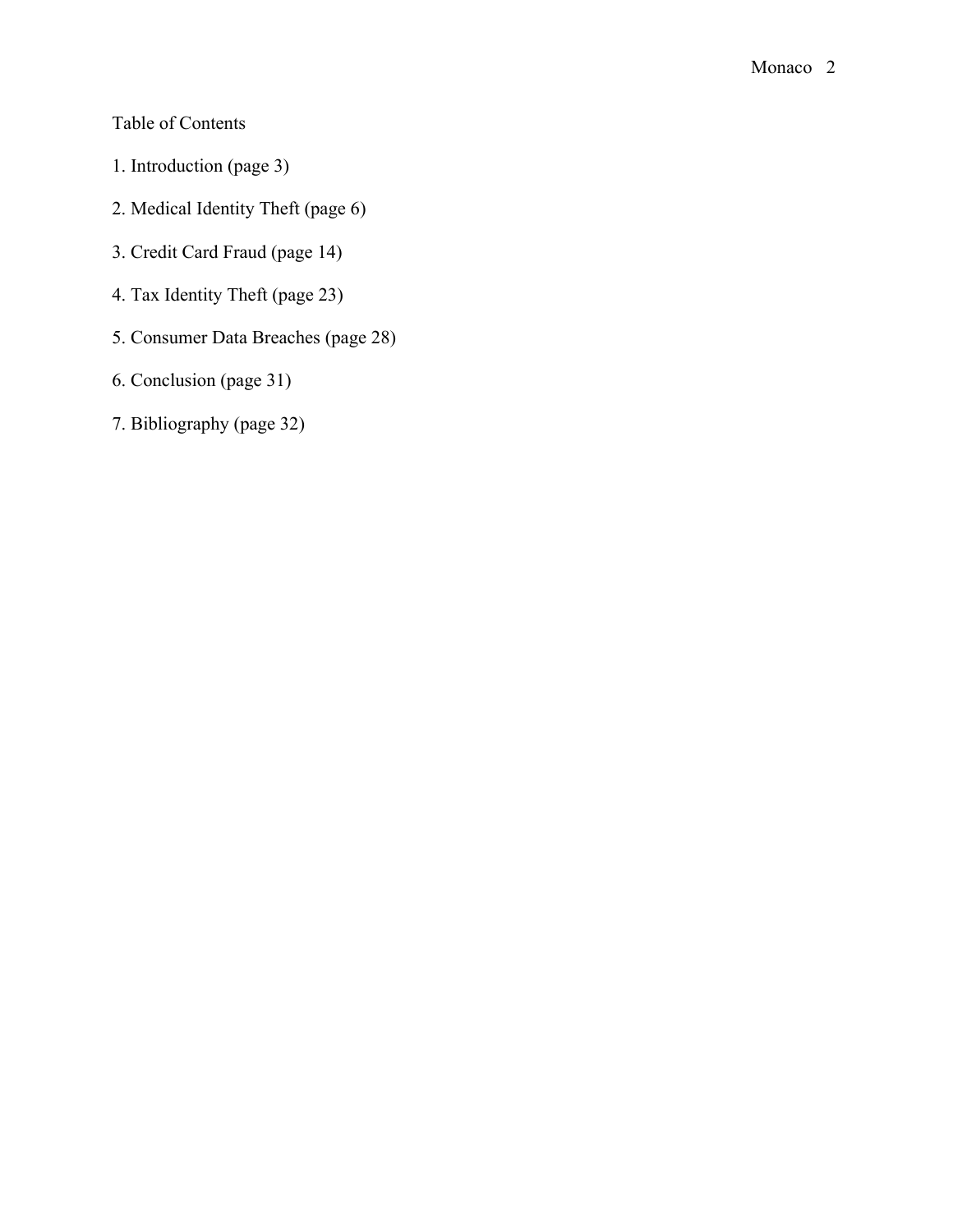#### **1. Introduction**

If you could spend a few minutes doing something that would save you \$1,500 and 175 hours of time, wouldn't you do it? These are the average losses that result from identity theft victimization (Albrecht, Albrecht and Tzafrir 2011). <sup>1</sup> This is equivalent to 22 eight-hour workdays that a victim may have to take off to resolve the problem. It is a crime that is growing in severity each year. Damages from identity theft can span from noticing a fraudulent charge on one's credit card, to a stranger applying for a car loan in a victim's name, to a person using another's health insurance and changing his or her medical records. And these are only a few of the situations identity theft victims may find themselves facing. Each of these have serious consequences and should not be taken lightly. Beyond the losses of time and money, identity theft can ruin a victim's life for years to come. As noted in Rebecca Kanable's article, "The face of identity theft: recognize it when you see it--and help your community identify it", one woman became a victim of identity theft 10 years ago but still faces its negative effects. Her credit score suffered from the identity theft and, as a result, her mortgage interest rate increased. Unfortunately, identity theft is not a one-time mess; "victimization doesn't seem to end."<sup>2</sup>

Given that the consequences resulting from victimization are not easily resolved, think back to the first question posed. It would be foolish not to take a few extra precautions to protect your identity rather than become one of the already 4.6 million victims in 2017.<sup>3</sup> This thesis will explore medical identity theft, credit card identity fraud, tax return identity theft and the impact of consumer data breaches on identity theft. Additionally it will provide insights into some methods that fraudsters use to commit the theft, and recommendations for preventing the fraud. It is known that rather than protecting oneself after fraud has already been committed, there are fewer damages done in preventing the fraud from ever occurring. With this in mind, our goal is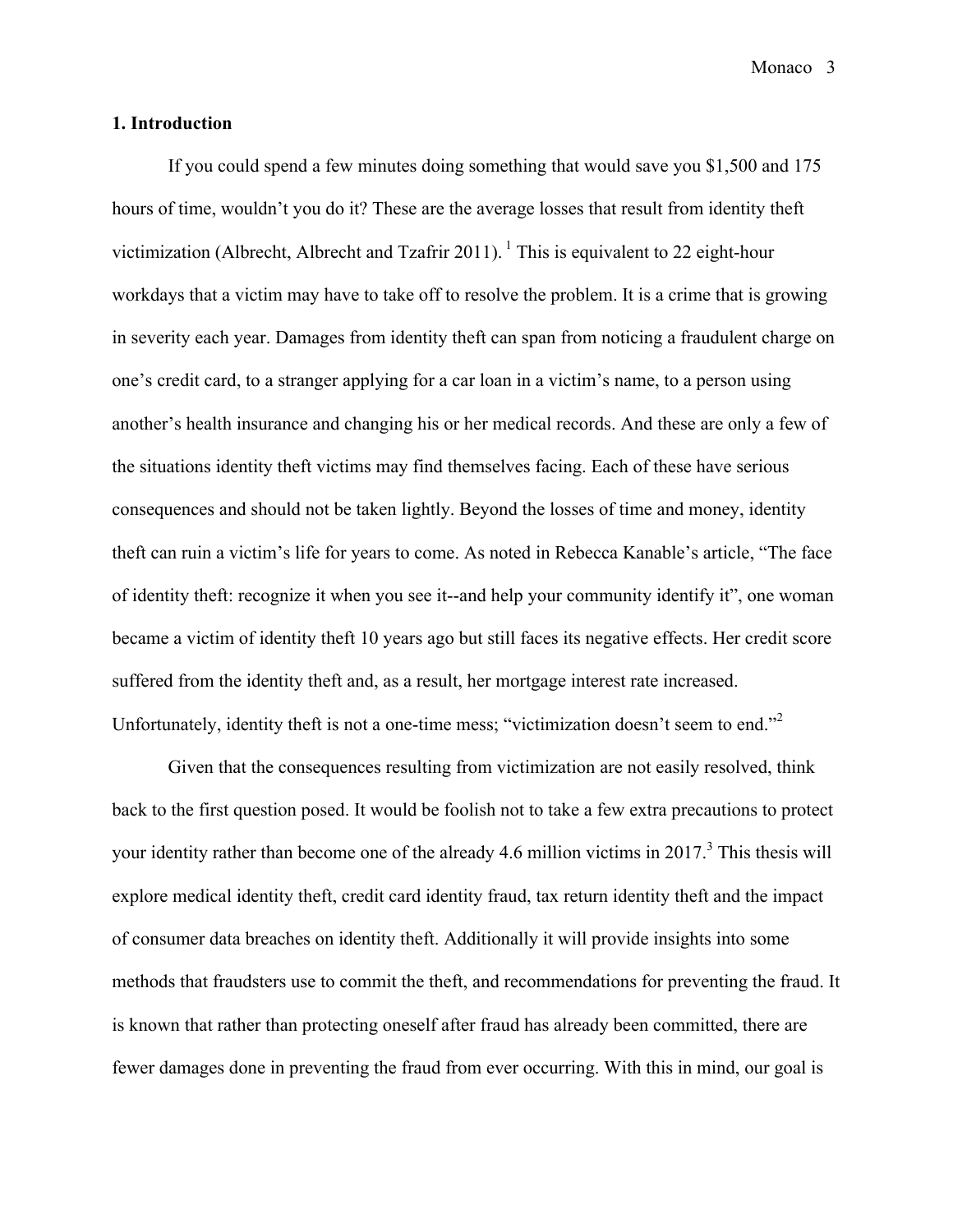to understand how the theft is committed to attempt to prevent the breaches from happening altogether.

Researching identity theft is important because it affects more people each year. It wastes time and money that could be better used for many other causes, and it creates stress for all who encounter it. Part of the reason it affects so many people (over 15 million each year) is because of its many forms.<sup>3</sup> All identity theft begins with stealing personal information using methods that are fairly easily carried out. For example, a skimmer is a pocket-sized device that can be purchased online and used to scan a victim's cards to obtain his or her card information. A skeptical consumer may be quick to say that she would never give a stranger her credit card because that would be giving fraudsters the opportunity to victimize her. However, when you are out to dinner and the check comes to your table, don't you often hand your card over to a person you met 60 minutes prior? We like to think that we can trust everyone; most people can be trusted. However, news articles entitled, "Waiter charged with credit card fraud"<sup>4</sup> and "Cashier linked to credit card skimming scam, police say<sup>35</sup> have been all too common in recent years. When a person's card is out of his or her hands in either a literal or figurative sense, fraud is possible. More recently, restaurants have begun to use "ziosks" or tabletop kiosks to allow customers to pay right at the table. Using this technology limits the opportunity for fraud to happen between the time the card is handed over to the waiter and returned to the customer. However, because this method is not always an option, the opportunity for fraud still exists.

Separate from this type of identity theft is medical identity theft. There are several methods that fraudsters use to carry out the theft. One possibility is that a clinic bills an insurance company for services that were not provided to a patient. In this scenario, the office defrauds the insurance company financially. An even more serious form of medical identity theft is when a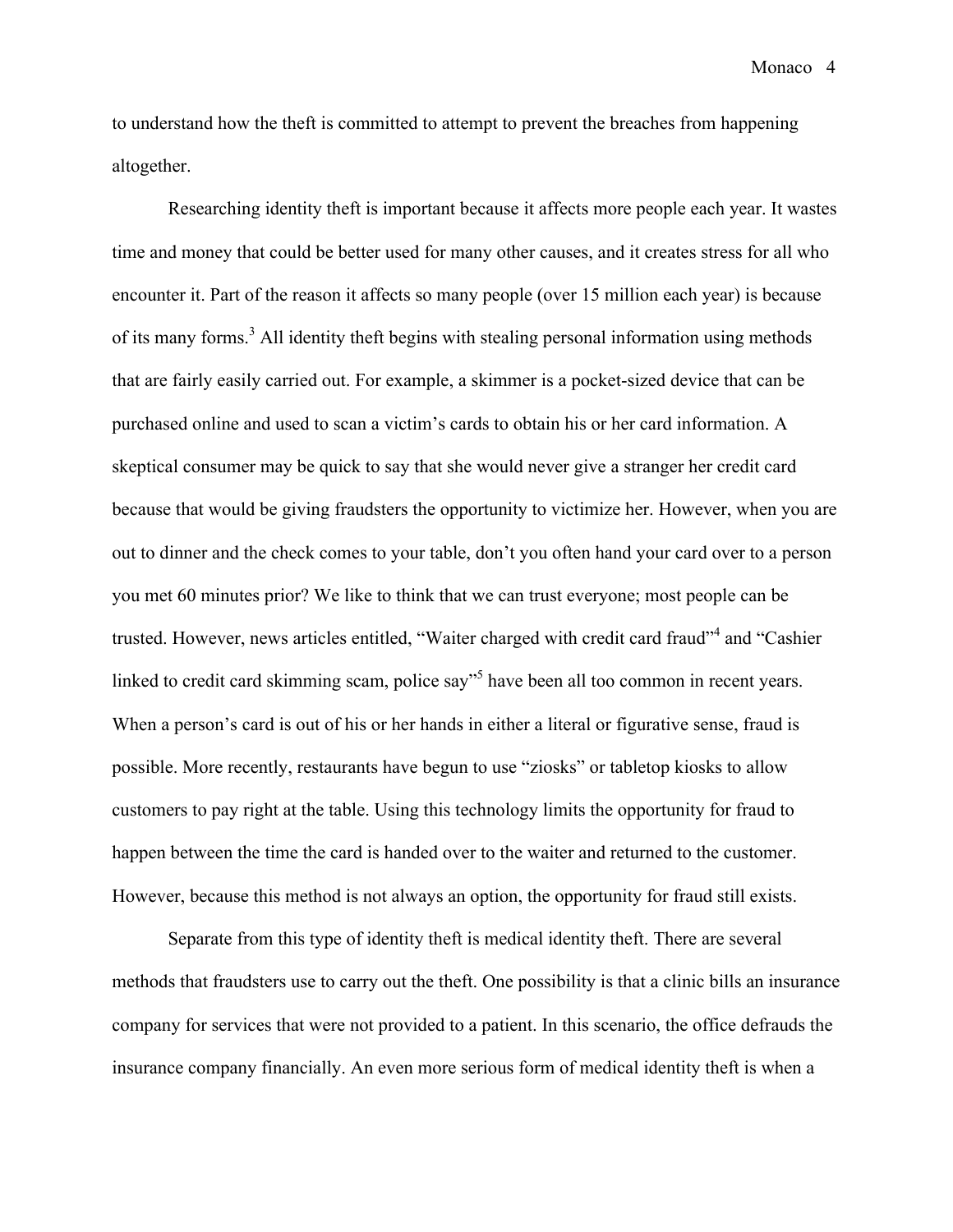Monaco<sub>5</sub>

patient's identity is stolen so the criminal can use the victim's medical insurance. The consequences of this theft can be threatening to the patient's physical and financial health because false usage of insurance can alter the patient's medical records.

Just as credit card fraud and medical identity theft involve using a victim's info to obtain their benefits, tax return identity theft is when a fraudster steals a victim's personal information to file the victim's taxes with the intention of obtaining the refund. Doing so jeopardizes the victim's financial security.

The origin of my interest in identity theft began a few years ago when my dad's identity was stolen. A fraudster used my dad's social security number to file his tax returns and obtain the money. To see the stress it causes victims and yet the ease with which it is committed is astonishing. Over the last decade identity theft has grown a tremendous amount and it will only continue to grow. Victims fail to recognize that they are vulnerable until they are targeted. The first step in determining how to prevent identity theft is learning what it is and how the fraud is committed. As I am getting older and entering the age of having my own credit card account, car, and eventually home, it is important that I know now how to protect myself so that I do not become one of the millions of identity theft victims in the United States.

In the following chapters we will explore a few of the most common forms of identity theft. These include medical identity theft, credit card fraud, tax identity theft and consumer data breaches. In addition, we will analyze some methods fraudsters use to commit identity theft. Finally, we will provide recommendations based on our research about methods for protecting oneself from being victimized. Preventing identity theft is important because it does more than save time and money; it would restrict potentially life threatening situations from occurring.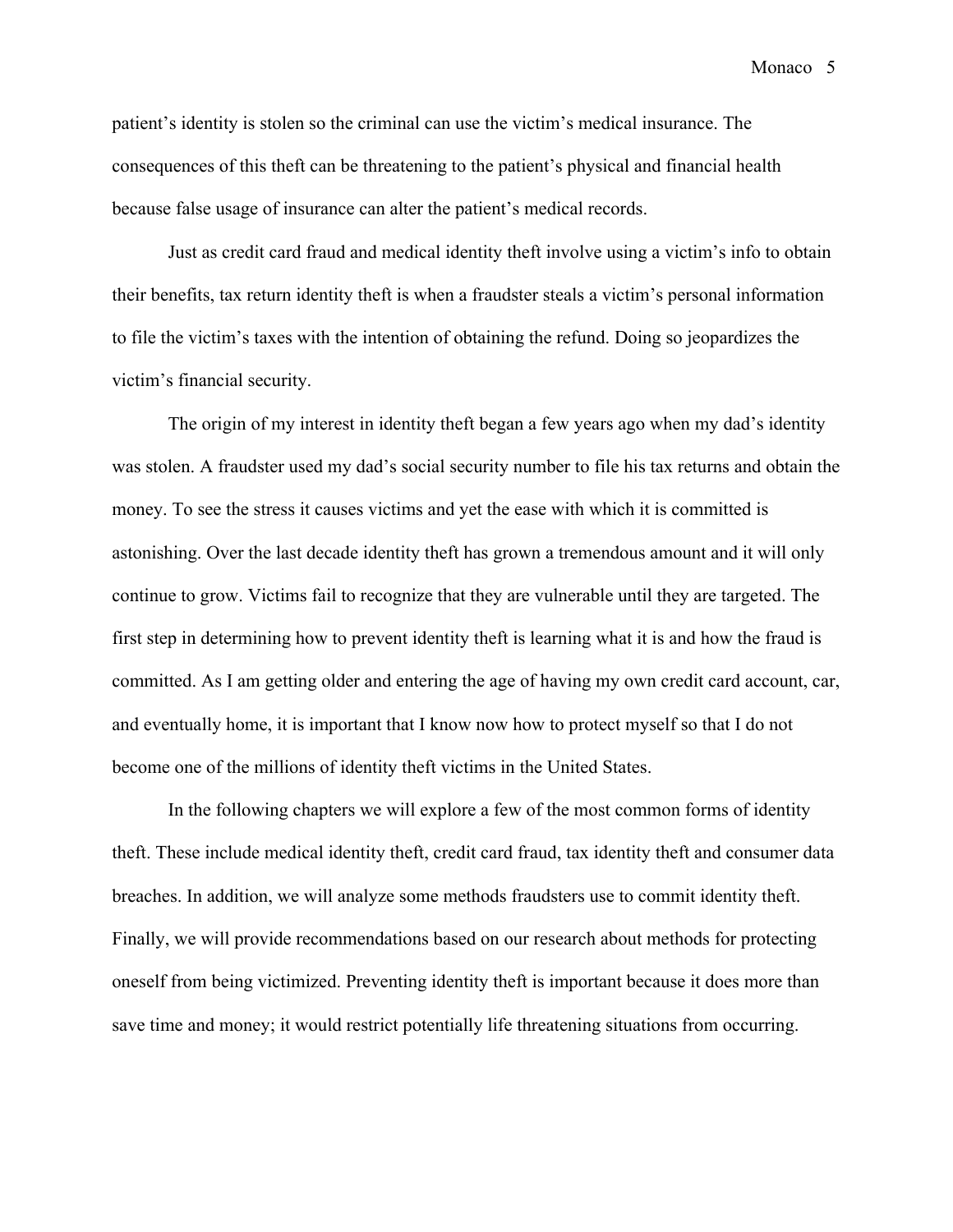### **2. Medical Identity Theft**

The least common, yet still dangerous, form of identity theft is medical identity theft. While some identity theft can cause financial troubles such as difficulty obtaining car loans and mortgages, medical identity theft can result in life threatening consequences. The following chapter will discuss specifically what medical identity theft entails, as well as signs of victimization. In addition it will provide suggestions for actions victims can take to resolve damages in an attempt to prevent future victimization. Learning what medical identity theft entails and how it is committed will help determine how to prevent it.

#### **What is medical identity theft?**

Medical identity theft is the use of another's name, health insurance numbers, and other personal information without his or her knowledge to obtain medical services, treatments, prescriptions or other goods.<sup>6</sup>

#### **How do you know if you've been victimized?**

If you have been the victim of a criminal offense, you are generally aware of it right away. For example, if a burglar steals a television from your home, it doesn't take long to notice that your several hundred-dollar entertainment system is missing. However, this is not always the case with identity theft. Many times an identity theft victim learns of the crime long after the damage is done. In the case of medical identity theft, signs that one has been victimized include receiving a bill for medical services that you didn't incur, indicating that someone used your insurance, or your Explanation of Benefits or Medicare summary including something that you did not receive.<sup>6</sup> Without one of these signs, a victim would not know that a crime has been committed against them. For this reason, if there is any suspicious activity of these types, it is imperative that it be reported right away before further damage is done. It is also important to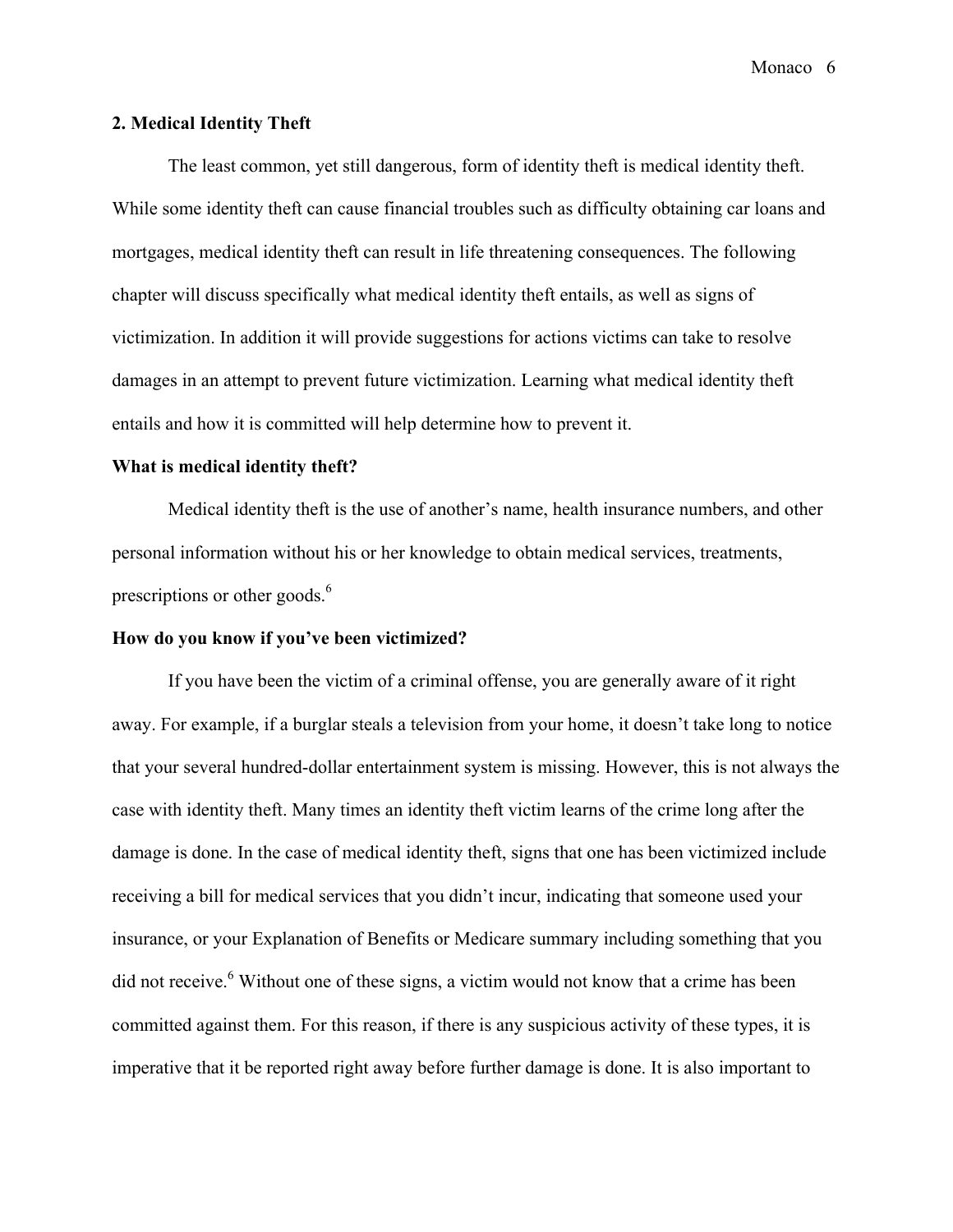keep in mind that people 50 years or older with government issued insurance are at a higher risk of medical identity theft.<sup>7</sup> Given that these people are at a higher risk for victimization, it is especially important that they keep their personal information secure.

#### **What consequences do medical identity theft victims face?**

As a result of the medical identity theft, victims often experience negative effects to their insurance policy rates, credit reports and medical files. The unfortunate truth is that once a person becomes a victim, they have to deal with the negative consequences that result for many years to come. The damages and situations involved in cases of medical identity theft are often startling. In one mind boggling example, Linda Weaver received a medical bill for the amputation of her foot but, "she did not need to look down at her two very intact feet to know this was bunk".<sup>7</sup> In this case an identity thief pretended to be Linda as he or she had the surgery. Initially, Linda likely experienced anxiety knowing that someone used her identity to get an expensive and difficult surgery. And yet, this isn't the only reason to be worried. Identity theft can result in both medical consequences and financial hardships that can make living conditions difficult to maintain. In another example, Joe Ryan was billed for a \$44,000 colon surgery that he did not receive.<sup>7</sup> This extreme financial burden resulted in the cancellation of his credit cards, damaging effects to his credit score and his future ability to obtain loans, and foreclosure on his home.<sup>7</sup> Overall, the one case of victimization likely ruined Joe's financial health that he spent time building up over several years. While these financial consequences are life changing, the medical hardships that result from identity theft may be considered to be even more damaging. This is because medical identity theft can cause life or death consequences. The act of stealing a person's medical identity results in the victim's medical records being merged with the perpetrator's files. This has very serious implications for the victims' future physical health.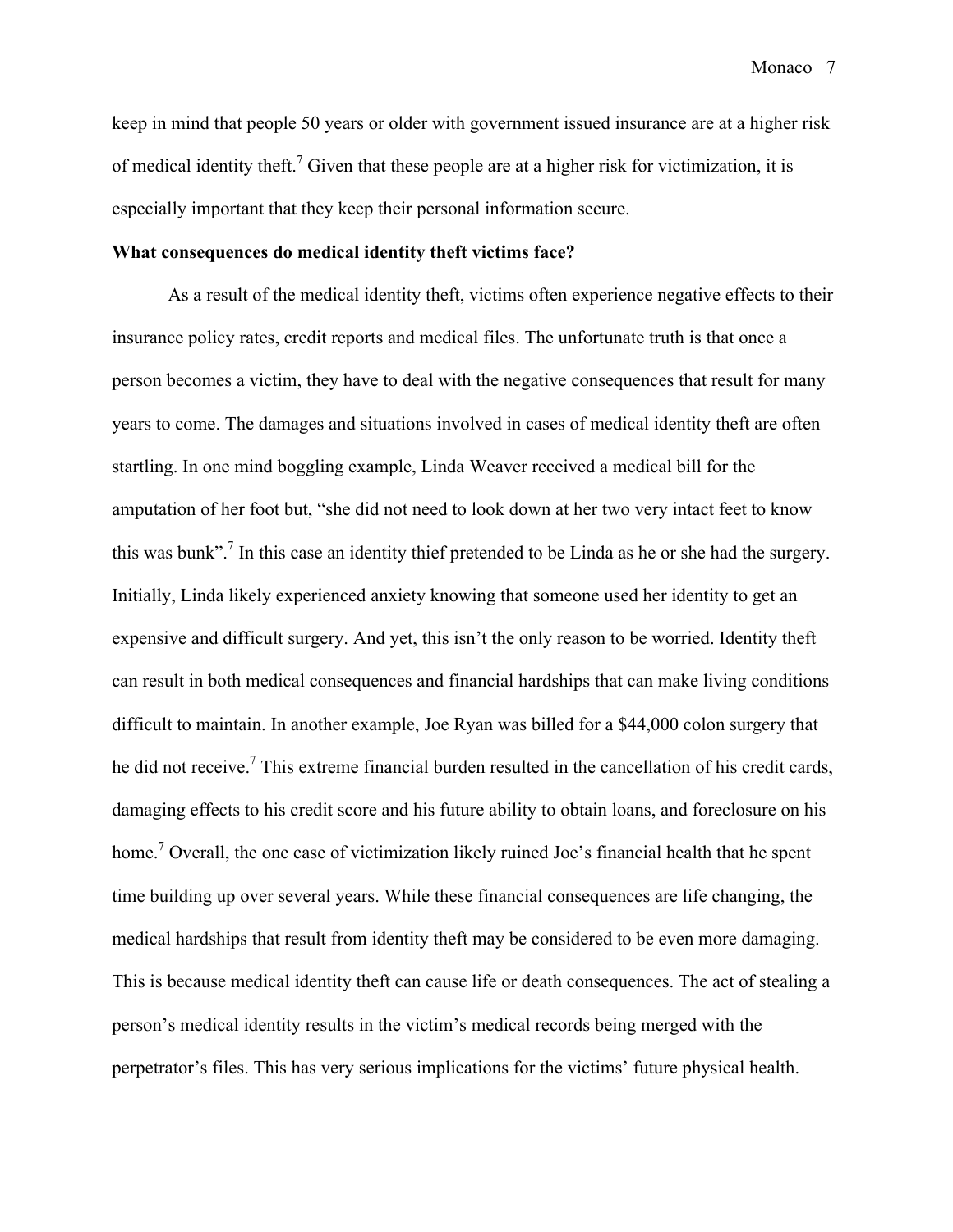Because the criminal who used Linda Weaver's identity has diabetes, Linda's record now reads that she suffers from the disease.<sup>7</sup> If Linda needs surgery in the future, the doctor may wrongly give her insulin. Similarly, the fraud could result in, "the wrong blood type listed in the file, not documenting a heart condition, and allergies or intolerance to certain medication"<sup>7</sup> all of which can cause incorrect treatment come time the victim needs a medical procedure done themself.

From a financial perspective, medical identity theft can be very costly to a victim. According to Stephanie Armour's article entitled, "The Doctor Bill From Identity Thieves-Crooks use stolen personal data for medical care, drugs; victims get the tab*",* "The Ponemon survey found that 65% of victims reported they spent an average of \$13,500 to restore credit, pay health-care providers for fraudulent claims and correct inaccuracies in their health records."<sup>8</sup> \$13,500 is a large sum of money to pay for something that you didn't even incur yourself. If the unsettling fact that your medical records have been tampered with doesn't induce too much anxiety, the thought of giving up \$13,500 probably will. That money could be used toward much more important expenses such as a child's education, paying off loans, a mortgage, or even your own expensive medical bills rather than cleaning up a stranger's wrongdoing. As a follow up question, one may wonder why it is the victim's responsibility to pay the cost of the fraud. Unfortunately, "unlike in financial identity theft, health-identity theft victims can remain on the hook for payment because there is no health-care equivalent of the Fair Credit Reporting Act, which limits consumers' monetary losses if someone uses their credit information."<sup>8</sup> The Fair Credit Reporting Act (FCRA) is an act which, "promotes the accuracy, fairness, and privacy of information in the files of consumer reporting agencies<sup>"9</sup> and gives people the right to know what is in their file and if their file has been used against them. Because there isn't a health-care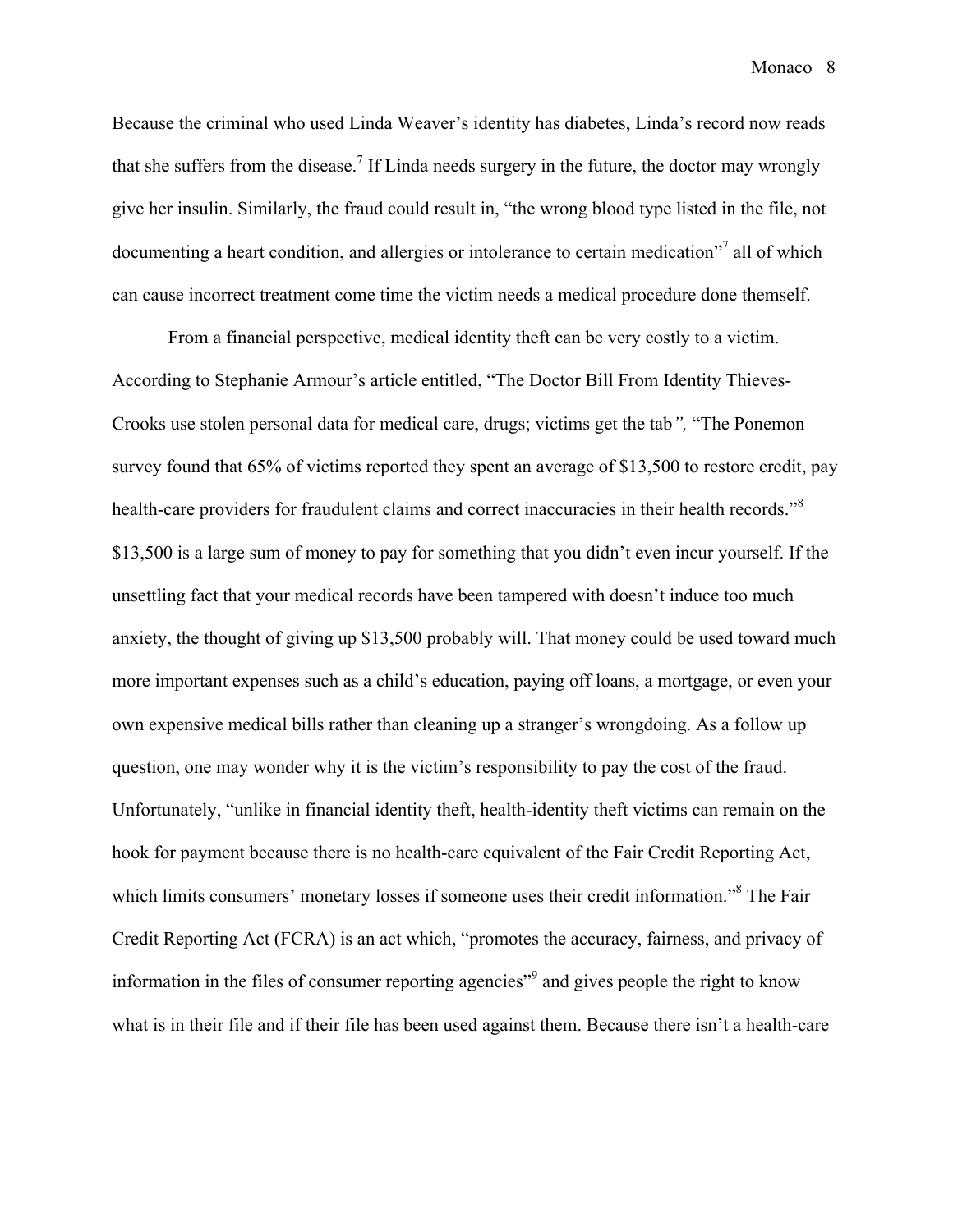equivalent of the FCRA, it is even more difficult to reverse the negative affects of medical identity theft including paying for the criminal's expensive surgeries.

While Linda Weaver and Joe Ryan's cases negatively impacted their quality of life, an even more extreme case of medical identity theft happened to Anndorie Cromar. Cromar received a call in 2006 from Alta View Hospital in Sandy, Utah to inform her that her newborn baby tested positive for methamphetamine.<sup>8</sup> The disturbing part of this case is that the child was not Cromar's baby. Instead, "someone had stolen her identification, gone into labor, delivered a baby girl and left the infant at the hospital.<sup>8</sup> Reversing the confusion was not an easy task. Cromar had to go to court to have her name removed from the baby's birth certificate and it took several years for her to resolve.<sup>8</sup> This case highlights how unexpected the consequences of medical identity theft truly are as well as the time it takes to resolve the inaccuracies.

#### **How can a victim resolve the consequences incurred?**

While victimization can be quick to occur, it is not an easy fix. It can take months for a victim to attempt to correct their medical records and reverse billing notices. <sup>8</sup> To further the issue even more, because of federal medical privacy laws, a victim is not allowed to fully examine their medical records if a thief's health information is mixed with theirs for the sake of the privacy of the perpetrator's records. This seems very counterintuitive when a perpetrator has altered the victim's records. Unfortunately for the victim, "Federal medical-privacy laws bar a person's access to someone else's data, even if the information is in their own files, medical experts say."<sup>8</sup> This is most definitely a flaw in the system, but regardless it is an additional obstacle that victims must deal with in attempt to resolve the situation.

Once identity theft is identified, victims should act quickly to prevent more damage from being done. First, they should try to get copies of their medical records. As was mentioned in the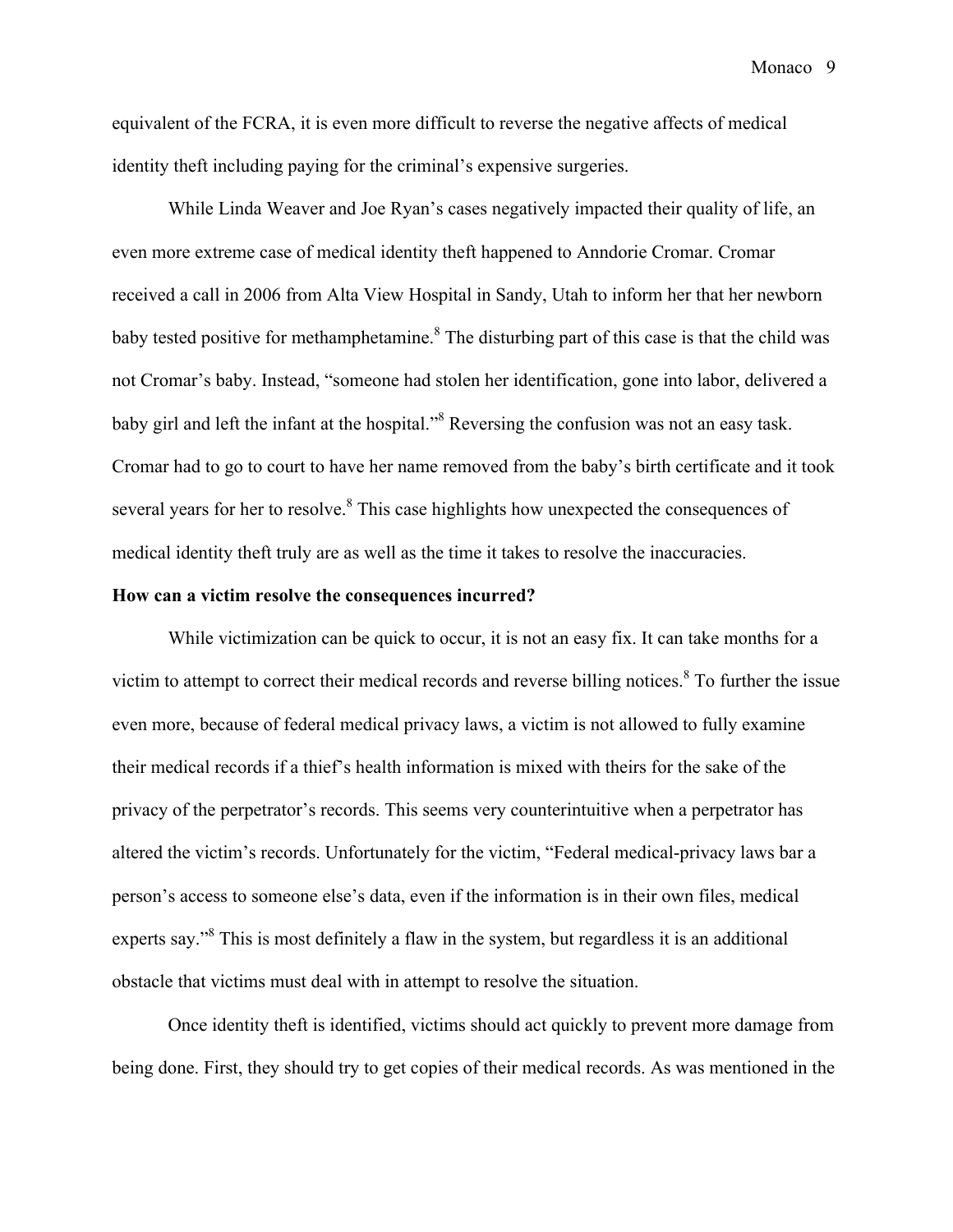previous section, a victim may have trouble getting their medical records due to privacy laws that will protect everyone, even the criminals who have stolen one's medical identity. However, if a provider refuses to give you copies of your records in order to protect the identity thief's privacy rights, the victim has the right to appeal it. He or she should, "contact the person the provider lists in its Notice of Privacy Practices, the Patient representative, or the ombudsman."<sup>6</sup> If the victim still hasn't received their records within 30 days, he or she should complain to the U.S. Department of Health and Human Services' Office for Civil Rights.<sup>6</sup> Next, the victim should contact anyone the perpetrator may have obtained medical services or goods from in his or her name. This includes doctors, clinics, pharmacies, and any other related entity. The victim should keep detailed records of all those interactions.

Another step is to obtain an Accounting of Disclosures. This is a record kept of all those who were given copies of your records. It includes when the information was sent, who it was sent to, and why it was sent. In addition to tracking who obtained your records, it's important to correct the inaccuracies in your files. Victims should get copies of their medical records and review them for accuracy and report any errors. Additionally it is important to notify health insurers and the 3 credit reporting companies of the fraud, order copies of credit reports, and put a fraud alert or security freeze on credit files so they cannot be further tampered with.<sup>6</sup>

Because of Health Insurance Portability and Accountability Act regulations that protect your medical records, it is difficult to update medical records. Therefore, prevention is much easier than dealing with the negative consequences that a victim suffers from when they don't protect themselves. Overall, the victim has to put in the effort to resolve their issues. It may take time and effort, but it is up to them to fix the fraud. $8$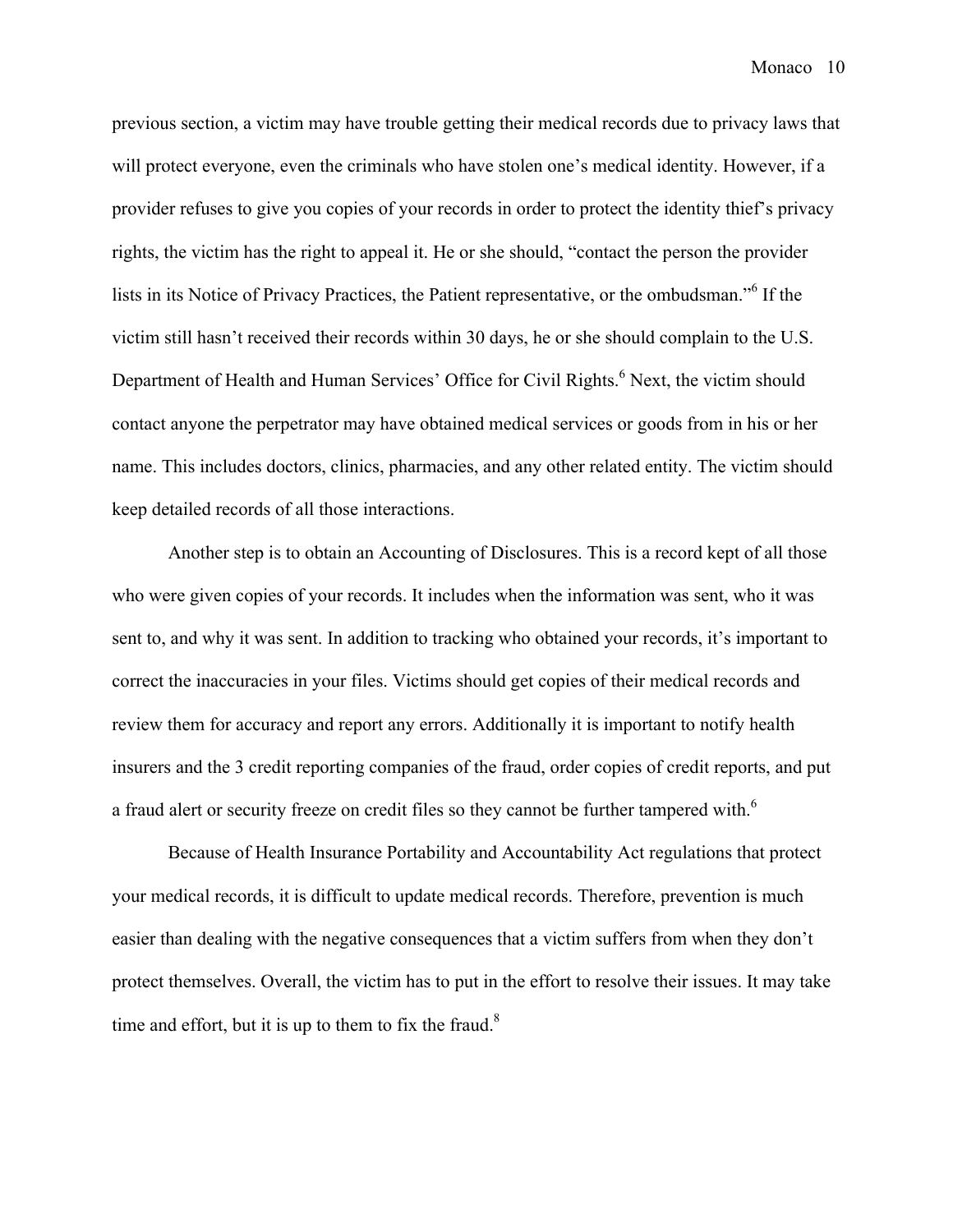# **Who is committing the theft and how?**

In the previous sections we've reviewed what medical identity theft is, ways victimization is harmful, and how to resolve negative implications of victimization. However, we haven't yet explored who is committing the theft and how they do so. It was found by a police officer that identity theft causes similar trauma to that experienced by victims of repeated physical assault.<sup>10</sup> Therefore, attempting to eliminate this damage should be a priority in our society. In order to make progress in lessening the impact of identity theft, we must learn how the fraud is committed. Years ago the main methods of committing identity theft included dumpster diving and hacking. Dumpster diving is the physical act of rummaging through one's garbage for mail, receipts or anything that may give away valuable personal information for use in a fraudulent scheme. Hacking is a criminal's use of a computer to steal another's information. While these methods are still in use, a common way medical identity theft is committed today is by insiders. In hospitals and doctors offices, it isn't required by law that medical files be locked.<sup>7</sup> Even if it were a law, insiders will always have access to patient files anyway. This makes it easy for someone on the inside to steal records. Some then sell those records on the black market. While a resume may sell for \$0.07 on the black market, medical records go for \$50-\$60.<sup>7</sup> Additionally, while a credit card number may sell for \$6-\$7, a social security number, insurance or Medicare/Medicaid number sells for \$50. Your medical information is so valuable that fraudsters put a lot of effort into crafting a plan to obtain it. In some cases, criminals have organized fake clinics to obtain the information. They enticed elderly patients into visiting a clinic by promising free gifts and free transportation. When the patients got to the clinic, "Phony doctors performed superficial examinations on the victims and then submitted fraudulent medical claims in their names to the tune of over 1.1 million." <sup>7</sup> However, it isn't necessarily as difficult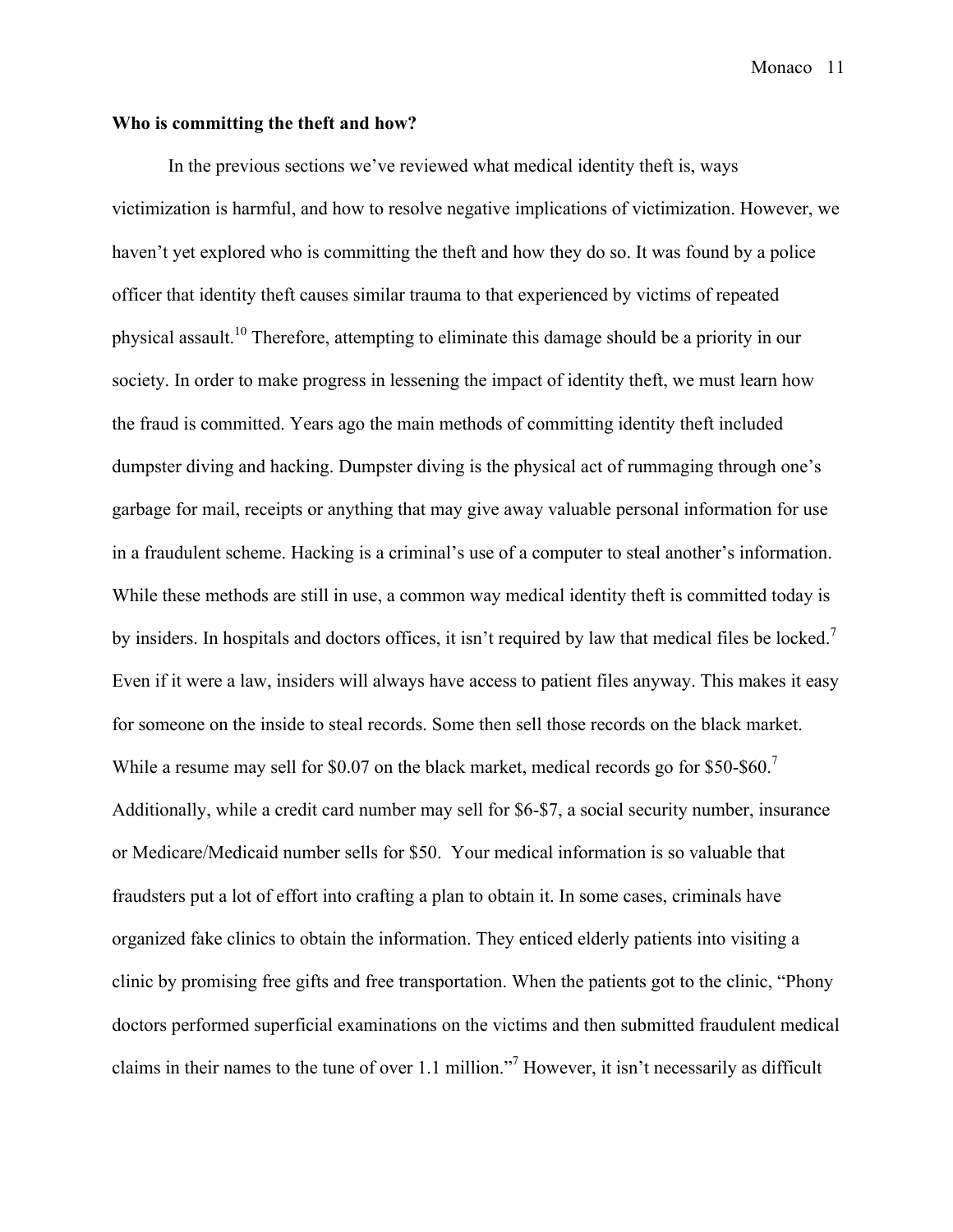to get the information as the previous scheme makes it seem. While a patient is receiving care, their purses, wallets and personal items are often unsecured in the hospital rooms. This is an open opportunity for the information to be stolen. Additionally, patient wristbands also include valuable information such as social security numbers.<sup>7</sup> It isn't too difficult to obtain this valuable information when it is left in plain sight.

When an insider commits identity theft, they are breaking their position of trust. In a similar manner, fraud may happen between family members. In one example, a patient used her brother's medical insurance out of desperation. The brother was not an accessory to the crime, but instead a victim.<sup>11</sup> Other times it is the health-care providers themselves who are the perpetrators of the crime. In one case, Dr. Kenneth Johnson wrote and sold prescriptions for drugs on the black market.<sup>8</sup> For these reasons we have to be especially careful in assessing who we can trust with our information.

#### **What steps are being taken to prevent medical identity theft?**

In order to prevent medical identity theft in the future, action must be taken on both an individual and societal level. On an individual level, it is important to do things with common sense. The rule of thumb when it comes to fraud is that if something sounds too good to be true, then it usually is.<sup>7</sup> Keeping this in mind, it is important that victims don't fall for scams promising free medical services. These are likely fake clinics looking to obtain your information. Also common sense, patients should protect their medical insurance card like they would a credit card. Byron Hollis, managing director of the Blue Cross and Blue Shield Association's (BCBSA) National Anti-Fraud Department warns that "an insurance card is like a Visa card with a \$1 million spending limit."<sup>7</sup> And if you are sharing information online, make sure the URL reads,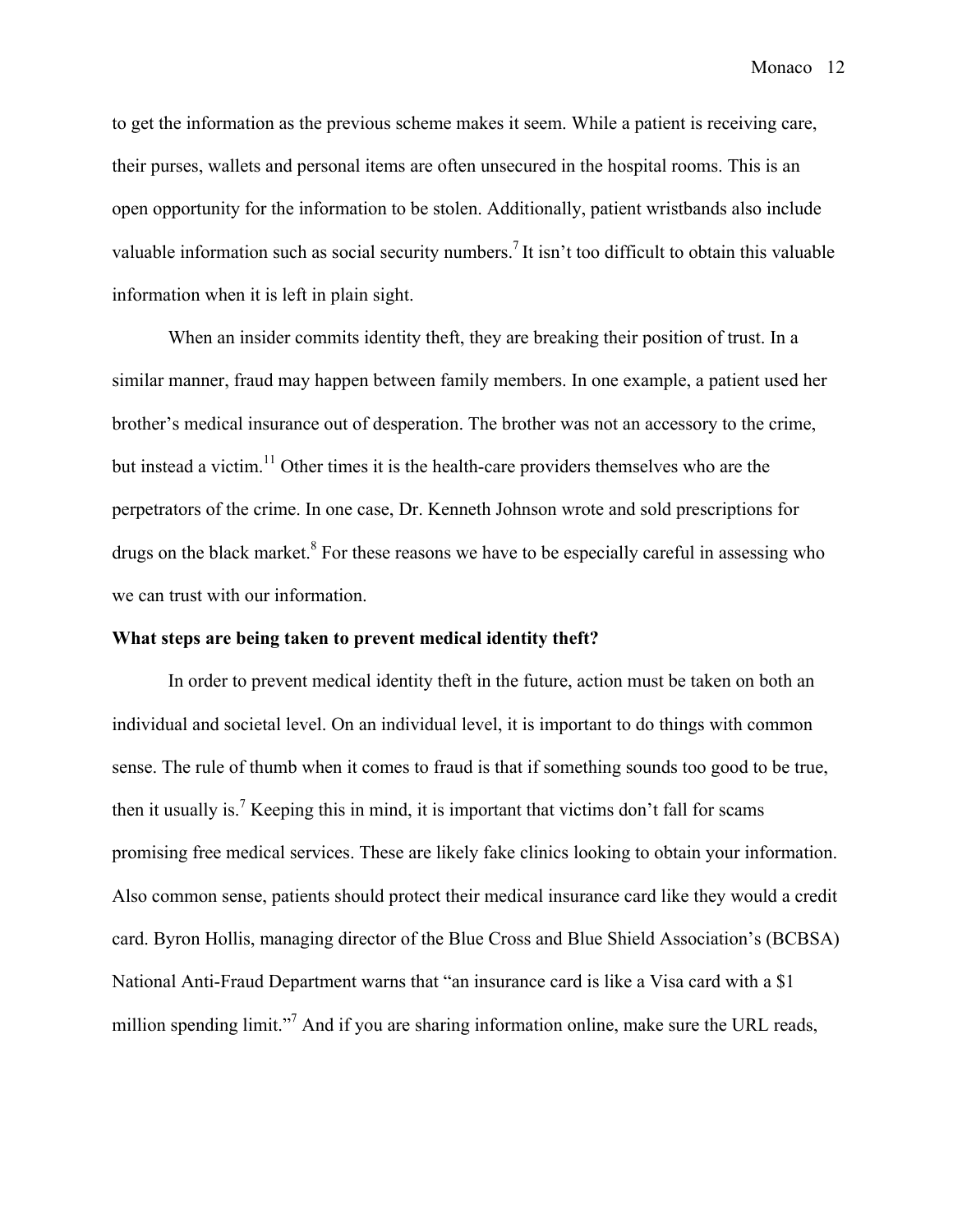"https:" as "s" stands for secure. Doing these few easy things may help protect the security of your identity.

On a societal level, there are state and federal laws that protect patients and their medical records. HIPAA, the Health Insurance Portability and Accountability Act of 1996 includes regulations on healthcare access, portability and renewal, preventing healthcare fraud, and research. The main purpose of HIPAA is to, "encourage electronic transactions of medical information and heightened safeguards to protect the security and confidentiality of medical information."<sup>7</sup>

While medical identity theft is very serious and needs to be addressed in order to be prevented, there are not many laws which address its prevention which gives patients a false sense that it is not as big a problem as it truly is.<sup>11</sup> For example, the Federal Trade Commission (FTC) issued the Red Flags Rules in 2008, which made the development of medical identity theft prevention programs a requirement of hospitals. This was a step in the right direction for future prevention. However, these rules were revoked for some hospitals in 2010, no longer requiring the prevention techniques.  $\frac{11}{1}$ 

Some hospitals are attempting to lessen the fraud and protect their patients by using biometric screening to confirm patient's identities. These include biometric identifiers such as palm detection scanners which convert the scan into a number that is saved in the patient's file. Using this software helps protect the identities of those patients. Some hospitals have put good effort torward using biometric identifiers and techniques as simple as photo identification requirements to combat the fraud.<sup>8</sup>

Medical identity theft is a scary threat to the well being of innocent people. Without learning more about its prevention, we are enabling it to grow.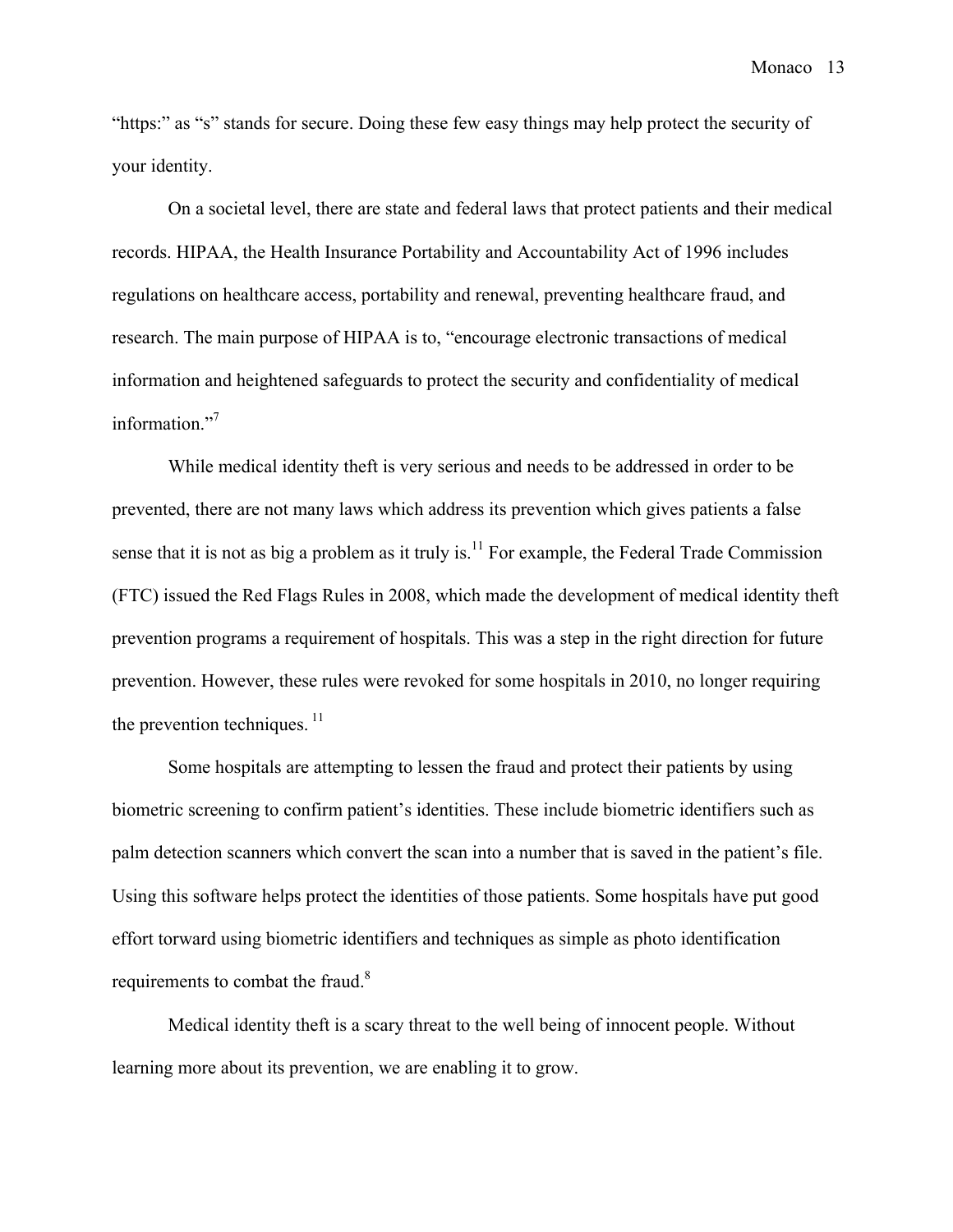#### **3. Credit Card Fraud**

Similarly to medical identity theft, the negative results of credit card fraud victimization can cause decades worth of financial damages. Credit card usage is common in most consumers' daily lives. According to the 2016 U.S. Consumer Payment Study, 40% of consumers in the study prefer to pay with their credit card instead of debit card or cash.<sup>12</sup> It was apparent from the study that people are concerned with security features of certain cards with 74% of consumers selecting the credit card with the most security features. Security features in a card were more important to the consumers than the rewards that the card had to offer. Despite the consumer's desire for security in credit card transactions, credit card fraud continues to grow each year. In AnnaMaria Andriotis' article, "Banking & Finance: Credit-Card Fraud Keeps Rising", it was said that "more consumers became victims of identity fraud last year than at any point in more than a decade despite new security protections implemented by the credit-card industry."<sup>13</sup> Despite the heightened security from 2015 to 2016, new account fraud increased by 40% and account takeover rose  $20\%$ .<sup>13</sup> Additionally, in 2015 it was estimated that 4.5% adults in the U.S. were card fraud victims. This is equivalent to \$8 billion worth of fraud loss.<sup>14</sup> While we can estimate the current prevalence of the fraud, we cannot know exactly how much fraud takes place each year due to the fact that not all fraud is accounted for. This is because some banks and credit card companies that are hit with the fraud are too embarrassed to report it in fear that they will be thought of as a company with security problems.<sup>15</sup>

#### **What is credit card fraud?**

So what exactly is the fraud? "Credit card (or debit card) fraud is a form of identity theft that involves an unauthorized taking of another's credit card information for the purpose of charging purchases to the account or removing funds from it."<sup>16</sup> This form of credit card fraud is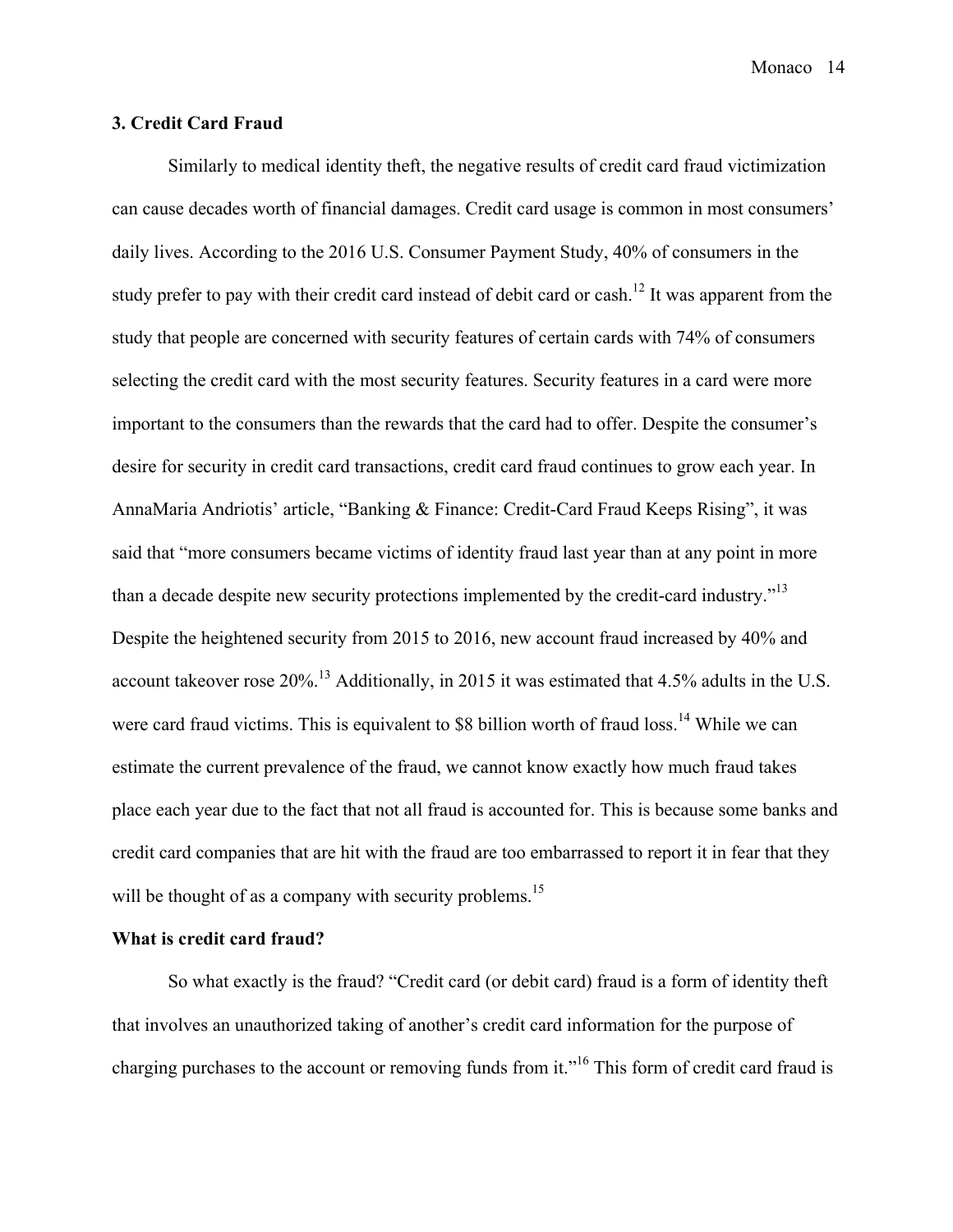called account takeover, which is when an existing account is tampered with. Application fraud, another form of credit card fraud, is the use of someone's personal information to create a new credit card account.<sup>16</sup> In one example, Chernoh Jalloh was arrested at a traffic stop after it was discovered that he had more than ninety fraudulent credit and debit cards in his car, twenty-three of which had his name on them. He committed the fraud with the use of a device that would fraudulently encode the magnetic stripes on cards. The cards were associated with \$40,000 worth of fraudulent transactions.<sup>17</sup> In just this one example of fraud, many innocent victim's lives were impacted for years to come.

#### **What methods do fraudsters use to commit credit card fraud?**

In the previous example, Jalloh used a device to commit \$40,000 worth of credit card fraud. This is one of the many ways criminals commit this type of identity theft. Methods range from high-tech hacking or technological techniques to simpler physical dumpster diving. One tool that has aided identity theft recently is the Internet. In the article entitled, "Digital defense begins at home", Todd Shipley, the president of the High Technology Crime Investigation Association says, "Looking at digital crimes can be daunting, because every crime can have some sort of Internet tie-in."<sup>18</sup> As technology and the Internet has grown in recent times, so has the ease with which fraudsters can obtain a victim's personal information. As mentioned in the article, "How to protect and minimize consumer risk to identity theft", the Internet makes obtaining a victim's personal information such as credit card numbers much easier.<sup>1</sup> If information is put online or within the memory of a technological device, it is available to be hacked and stolen. This is a concept that many authors and researchers of identity theft agree upon. In Matthew Lease and Todd Burke's article, "Identity Theft A Fast-growing Crime", they write about the methods fraudsters use to obtain personal information. One of those methods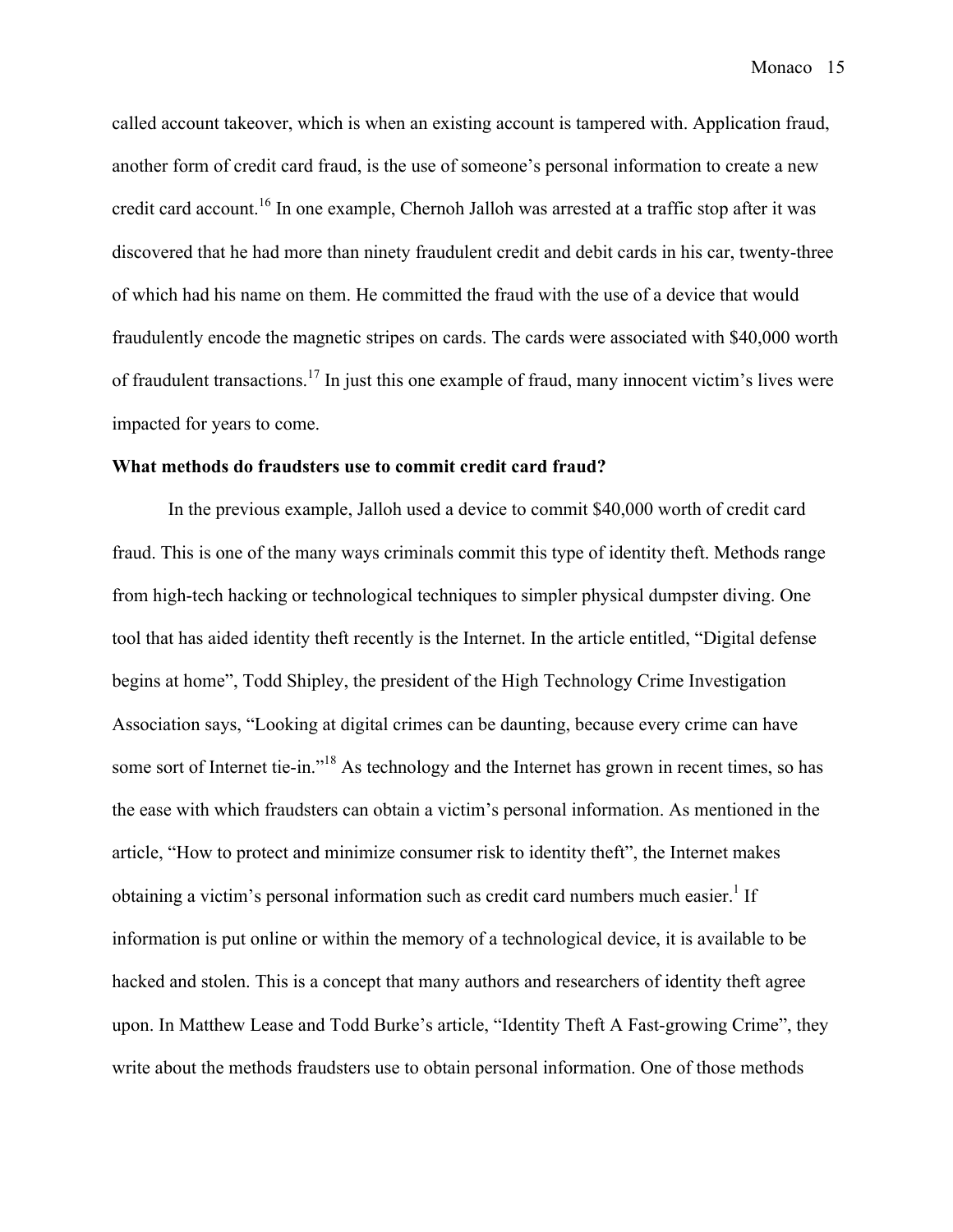pertains to identity thieves who use the Internet to find information to steal identities. A particularly unsettling assertion was that "Computerized information services may not safeguard the personal information adequately nor screen purchasers of computerized information appropriately, creating the opportunity for an identity thief to commit fraud."<sup>19</sup> It seems as though we cannot trust our information anywhere online without worrying that it will end up with dangerous people ready to take advantage of others. Many researchers agree that because the use of the Internet and technology continues to rise, using the Internet can aid identity theft.

Practically any informational article that is written about identity theft includes specific methods that fraudsters use to steal personal information and identities. These include posing as a legitimate employee, dumpster diving, and skimming.<sup>1</sup> Some additional methods that fraudsters use include very simple acts as well as some more complicated methods. Fraudsters may steal wallets, purses, mail, or "shoulder surf" during purchases to obtain personal information.<sup>1</sup> More complex methods include getting information from a business or employer or attempting to trick a person on the Internet.<sup>1</sup> A common technique called phishing is, "a high-tech scam that uses spam or pop-up messages to deceive consumers into disclosing credit card numbers."<sup>1</sup> The perpetrator may create a pop up that appears to be reliable which asks the victim to confirm account information. They attempt to trick even the most skeptical users into giving information.

In Jane Crossley's article entitled "Credit Card Fraud", she writes, "In 2008, card-notpresent fraud accounted for 54% of fraud losses."<sup>20</sup> Just as one might expect, card-not-present fraud are transactions where a physical credit card does not need to be present at the time of purchase, such as during an online purchase. For this reason, "it is the path of least resistance."<sup>14</sup> Fraudsters know that fraudulent card-not-present transactions are harder to detect, which is why many decide to commit their crime in this way.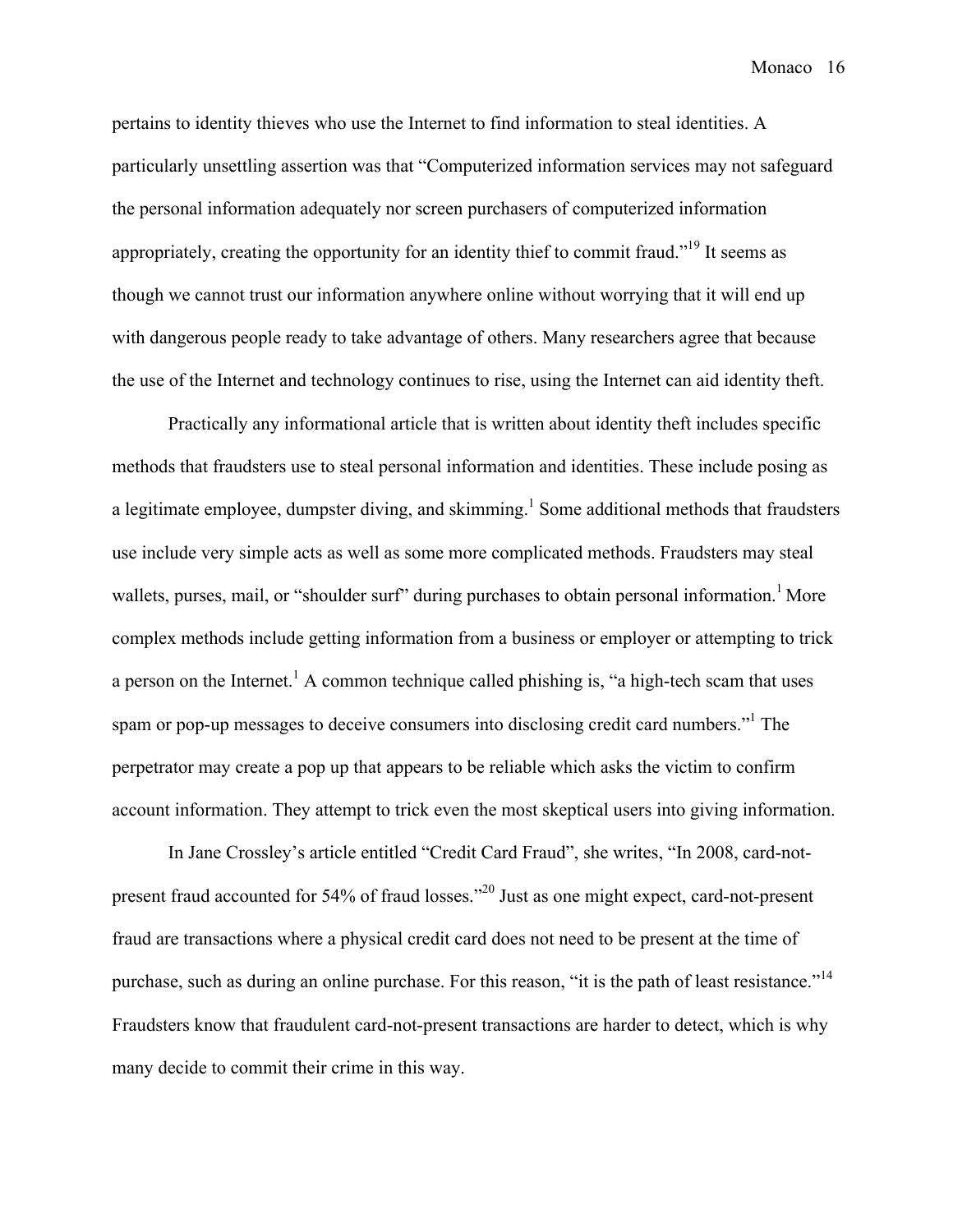Also, the fact that more consumers now shop online adds to online credit card fraud. Not only does an increase in online shopping make for more opportunities to commit online credit card fraud, it also makes it more difficult for merchants to decipher which transactions are fraudulent and which are legitimate.<sup>14</sup> Merchants should be concerned with catching fraudulent transactions because they are responsible for paying for the fraud. However, they must also deliver products to customers in a timely manner.<sup>14</sup> After all, if the customer is not satisfied, the company won't have any legitimate orders to fill. According to a survey by Consulting Firm Javelin Strategy & Research, "More than 7.5% of online merchants' revenue is eaten up by the cost of actual fraud and costs associated with fraud-prevention tools."14 This is a significant amount of merchant's revenue that is unnecessarily wasted on paying for a fraudster's lifestyle. Not to mention that consumers are also hit with higher interest rates and higher prices of products to offset the negative effect on a merchant's cash flow.<sup>15</sup> Because of this negative impact on the economy, multiple technological advancements have been tested in an attempt to prevent further increases in the crime.

#### **What is being done to prevent the fraud?**

New technology has been introduced to the world of credit card and debit card purchases in the last few years. Coupling tokenization techniques with EMV (Europay, Mastercard, and Visa) cards has attempted to control credit card fraud. Tokenization is a strategy implemented with mobile wallets in which the unique information of a credit or debit card, such as its account number, expiration date, and security code, is replaced by a set of numbers that can be used to confirm the consumer's identity without relaying the private card information to the merchant.<sup>14</sup> In the case that the data is stolen, the tokenization number will be compromised rather than the shopper's account number. Therefore, the card information is kept safe. Additionally, the U.S.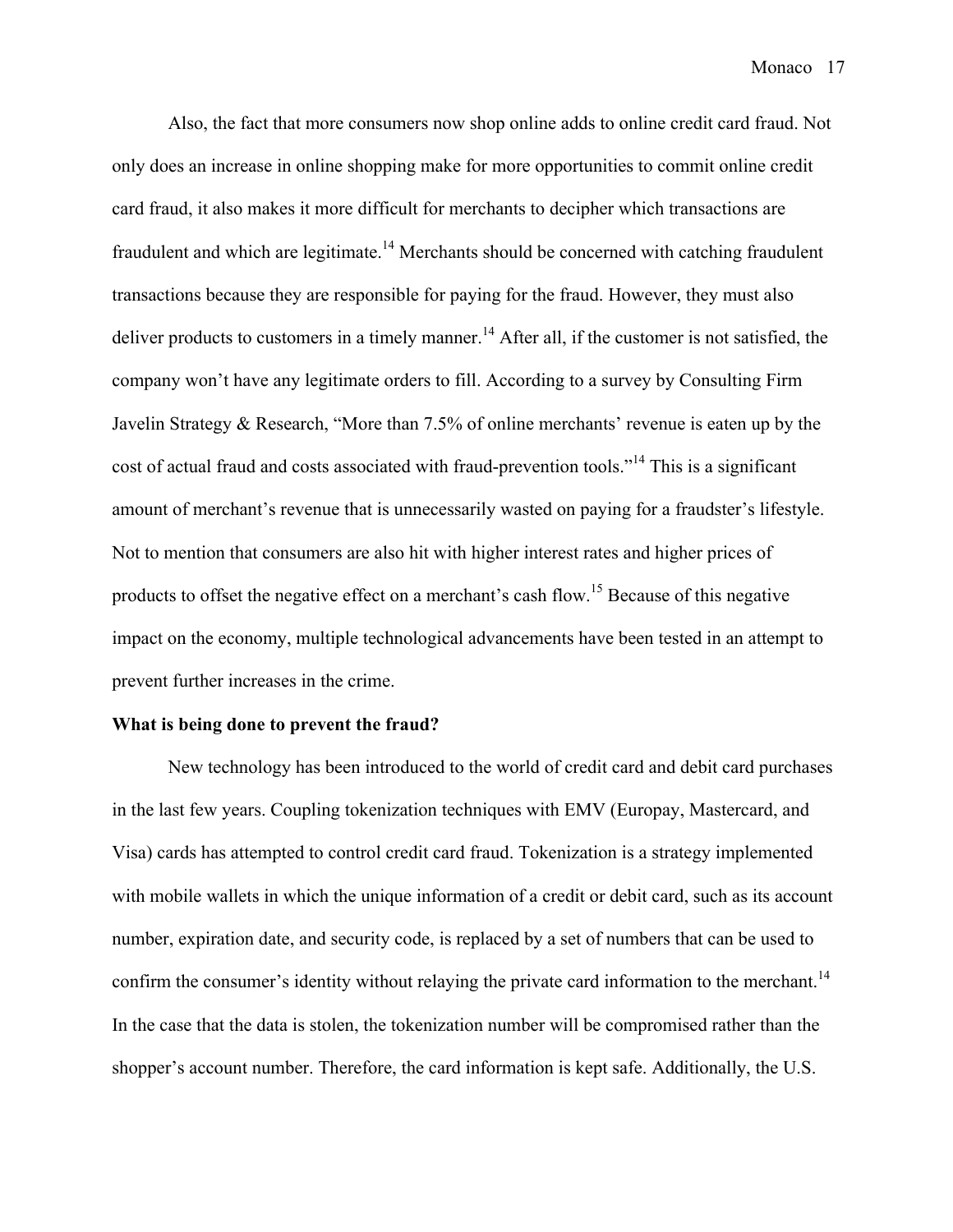now uses EMV credit cards to further protect purchases. As opposed to magnetic stripe cards which can be compromised forever if the information is stolen once, EMV cards are very difficult to copy.<sup>21</sup> This is because unlike the magnetic stripes which hold the card information, the chips don't contain any of the card's data. Even if a fraudster is able to obtain the chip's data, it is useless to them. 21

While the cards have many protective benefits, they also cause inconveniences that form disagreements as to whether or not these cards should be used. Some say that the new cards are beneficial to use because they add additional precautions so it is more difficult for the card information to be compromised. Others argue that the cards don't make shopping much safer because using the chip cards online or by phone is the same as using a credit card with a magnetic stripe. They also dislike the fact that inserting the card into the chip reader takes more time for validation in the system than the time it takes to swipe the magnetic swipe through the reader.<sup>21</sup> On the other hand, mobile pay options can help the economy as they may translate to quicker payment and therefore quicker service at fast-food restaurants or coffee shops. This would positively affect sales.<sup>22</sup>

Using the EMV credit cards with chips may benefit consumers because it is more difficult to compromise the card's information. In the article entitled, "New credit card chip technology puts businesses on the hook for fraud", Paul Muschick writes, "While cardholders aren't liable for fraudulent charges, they still suffer the headache of canceling compromised cards or recouping drained bank accounts. So they have an interest in making sure the best technology is used."<sup>21</sup> In the past, the bank or payment issuer would be liable to cover whatever fraudulent charge was made. However, as of October 2016, a new mandate requires the party that is less EMV compliant to take responsibility.<sup>22</sup> In making cards with chips, credit card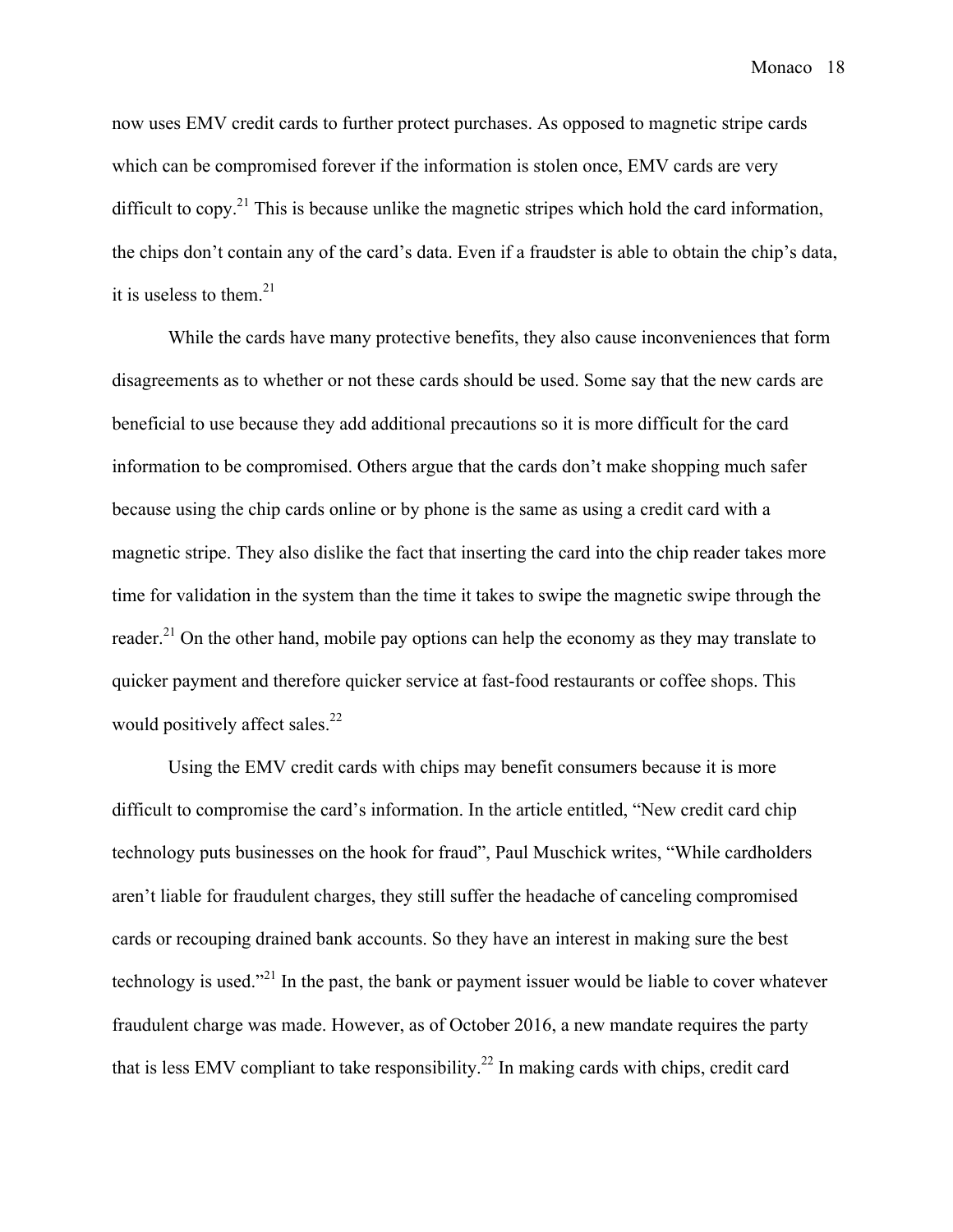companies are trying to bypass the use of the magnetic stripe in the future. For now, the cards will have the chip but they will continue to have the magnetic stripe as well.

Others think that rather than being an extra precaution, the EMV cards are just a hassle. They argue that using the cards requires more time at checkout which will likely cause backed up lines at the store and a less pleasant shopping experience without protecting the consumer much. Malware could potentially be produced that may compromise your credit card data even with the use of the chip.<sup>23</sup> In addition, Jason Oxman's article says that 50 percent of all fraud is committed online.<sup>24</sup> Since the method for using the EMV card for online or over the phone orders will be the same as using a magnetic stripe credit card, fraud will still occur. It currently takes approximately three seconds to swipe a card with the stripe, while using the chip card at checkout takes about eight seconds for verification. This causes people to feel inconvenienced.<sup>21</sup>

Overall, the use of the EMV cards poses a debate about whether or not they are helpful and safer to use in comparison to the current magnetic stripe cards. They cause disagreements because the use of the cards is something that is currently affecting consumers and employees alike. The reasons people dislike the new cards are considered reasonable, as are the arguments for adopting the EMV cards.

Regardless of one's opinion on the chip card's pros and cons, the fact of the matter is that using chips makes it more difficult for fraudsters to create counterfeit cards. It is said that the technology of a magnetic stripe card is comparable to the technology of a cassette tape.<sup>22</sup> It is embarrassing to think that we trust our bank accounts and future financial stability to the technology of many years ago. And while technology is expensive to implement with the most basic systems ranging from \$500 to \$1,500, it may be worth using if it is effective in preventing damaging consequences.<sup>22</sup> Adding a layer of protection to a magnetic stripe card brings us to the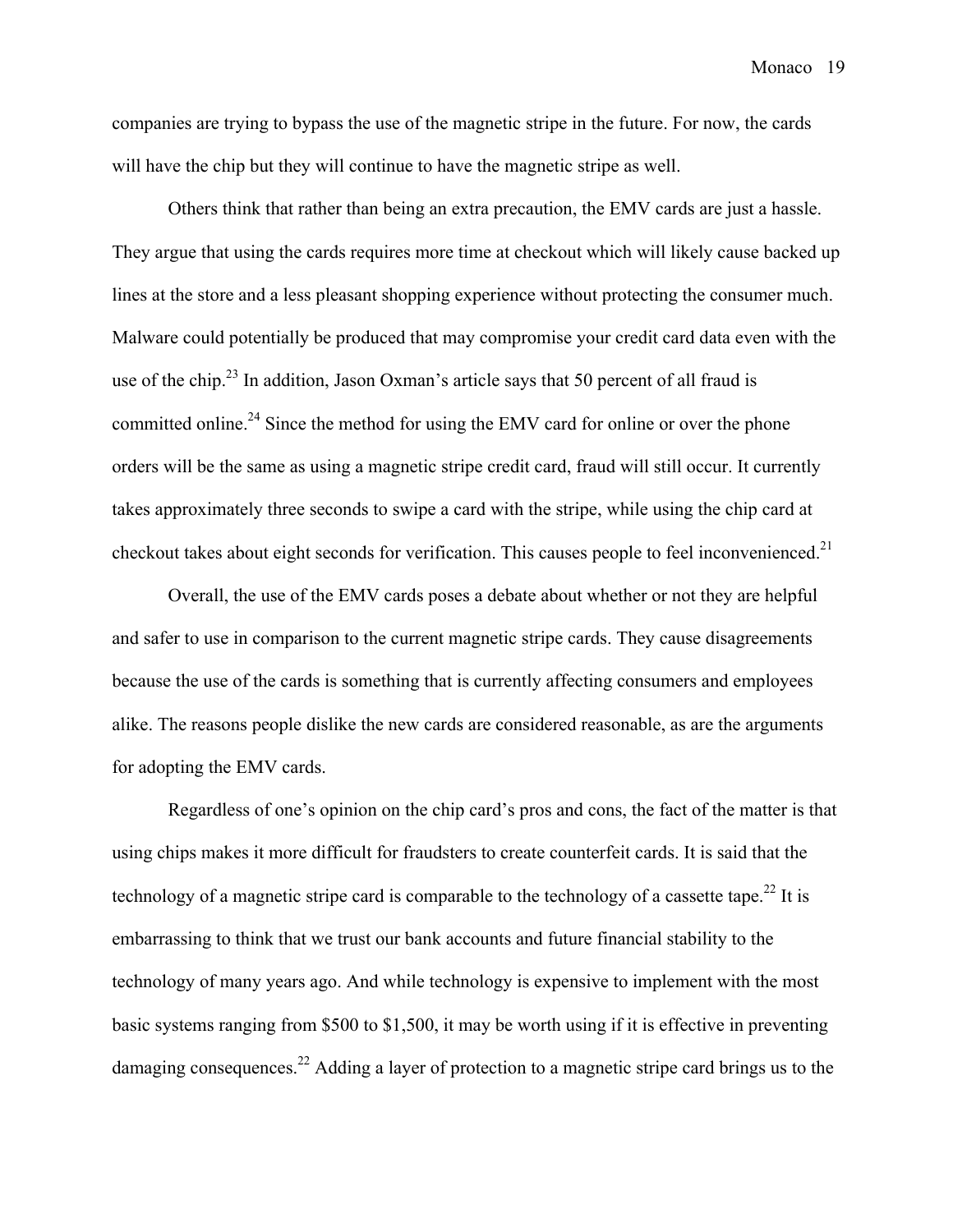use of chip cards and mobile wallets. A mobile wallet is the mobile version of a chip card.<sup>22</sup> It was necessary that the U.S. adopt EMV technology when we did because other countries used it before us. This resulted in fraudsters coming to the U.S. to commit the crime since they knew it would be easier to get away with in America.

In addition to tokenization and the use of EMV cards, some banks are now using the location of customers to verify that their purchases are legitimate. The thought is that a customer's phone is likely with them when they are making a purchase with their card. Therefore, their location is used to confirm that the transaction is legitimate.<sup>14</sup> This is not a foolproof method for tackling the fraud in our country as not all customers have cellphones, not all of them carry their phones with them at all times, and not all banks have all of their customers' numbers. However, it is a start.<sup>14</sup> At this point, customers have to opt-in to use this system of protection.

Overall, the struggle that is being worked through is trying to prevent fraud without accidentally affecting legitimate transactions or disrupting the sales process of a business. The idea sounds much simpler than the actual complex task at hand.

#### **What can I do to protect myself from credit card fraud victimization?**

While the above explains the technological attempts at preventing credit card fraud, there are things each consumer can do to protect themselves as well. One simple step that can be taken to prevent the likelihood of credit card fraud is to remove oneself from being sent preapproved credit cards. While being sent the cards in the mail may seem harmless and routine, it can result in fraud if it ends up with a fraudulent party. Dumpster divers are able to commit fraud by collecting personal information that the victim has thrown away and put curbside to be collected. Since the curb is public domain, this act is also legal. If a perpetrator comes across a preapproved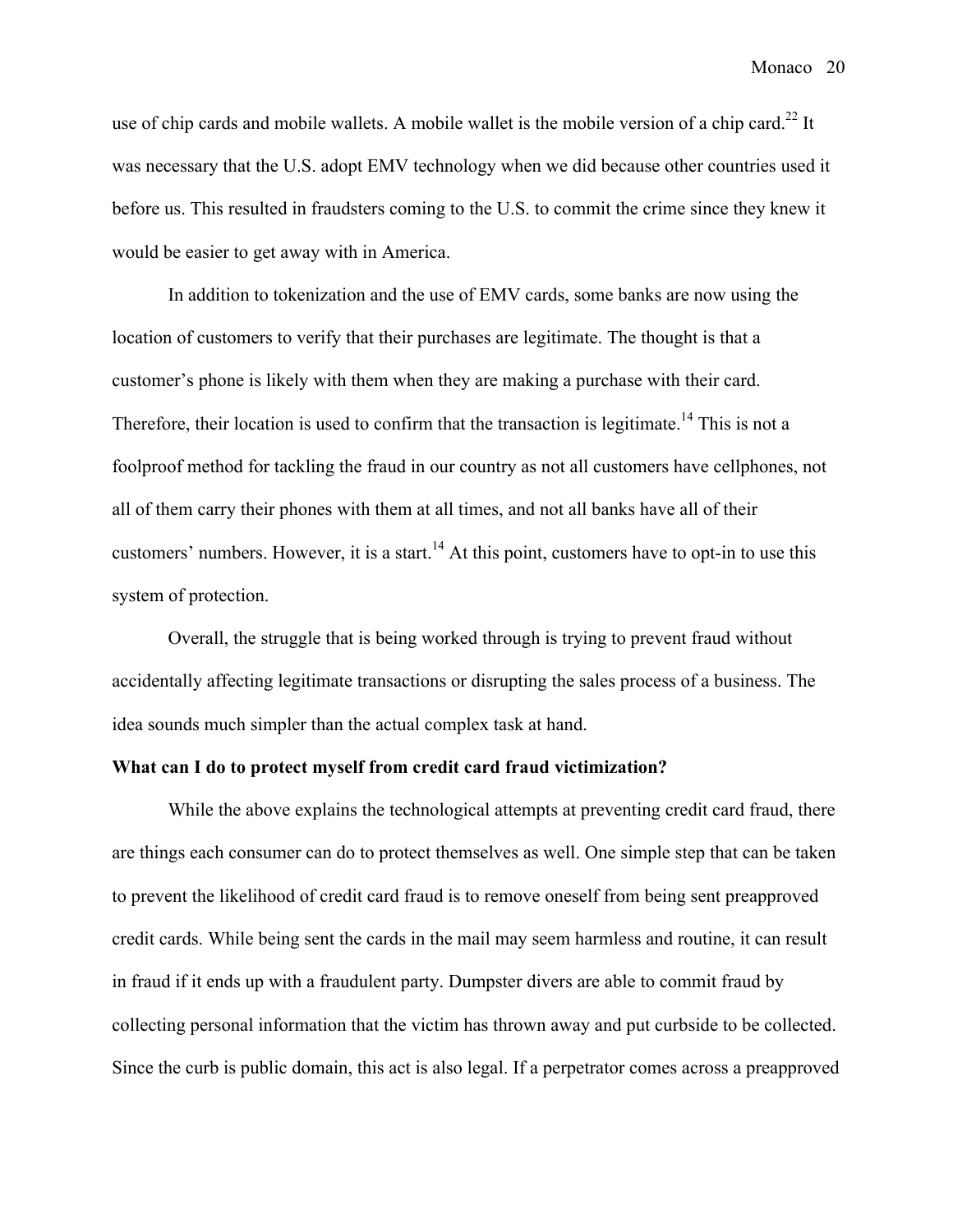credit card that was thrown away without being shredded, he or she can easily fill it out and get the card sent to any address without the victim's knowledge of the fraud. A simple solution to this would be to insist that all personal information and pre-approved credit cards are shredded prior to being thrown away. However, fraudsters are tricky people and they have learned to illegally intercept mail prior to a victim knowing that they were due to receive it. In this scenario, the scammer could take the pre-approved credit cards from the mailbox and fill out the applications without the victim's knowledge that they were sent one.<sup>25</sup> Additionally, to keep your card information safe, avoid giving it out over the phone or lending it to a roommate or child. Look at your bank statements when you receive them and compare their validity with your receipts. 26

If you report fraud when you notice it, you aren't liable for any more than \$50.<sup>26</sup> While this isn't a life changing consequence, it is still important to protect yourself from the theft because of the negative impact it can have on your credit score. This is where the real harm is done. If a fraudster tarnishes a credit score, it is not easily or quickly reversed. This concept is highlighted well in a story mentioned in Rebecca Kanable's article, "The Face Of Identity Theft". In her article, Kanable writes,

"One woman became a victim of identity theft 10 years ago and did everything she could to straighten out 'her' bad credit scores. When she finally was able to get a loan to purchase a new home, her mortgage interest rate was higher because of her low credit score. Every month she writes a check for her mortgage she's paying the price of identity theft. With identity theft, victimization doesn't seem to end."<sup>2</sup>

If victimization doesn't end once your identity has been stolen, it is important to avoid being targeted in the first place.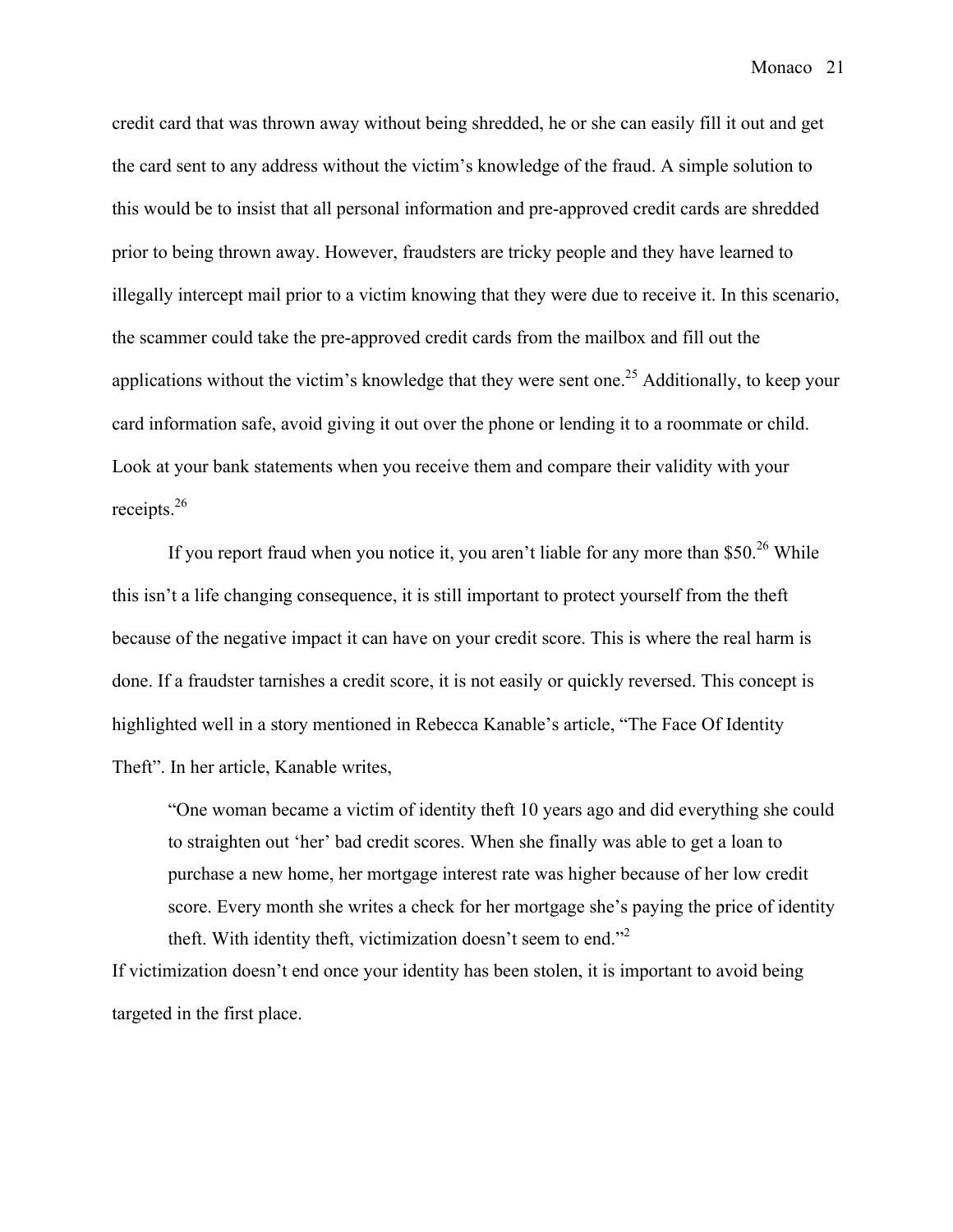Overall, advancements are being made to prevent future credit card fraud. There is still a lot of progress to be made in terms of technological advancements, but we are on the starting path to achieving prevention of future credit card fraud.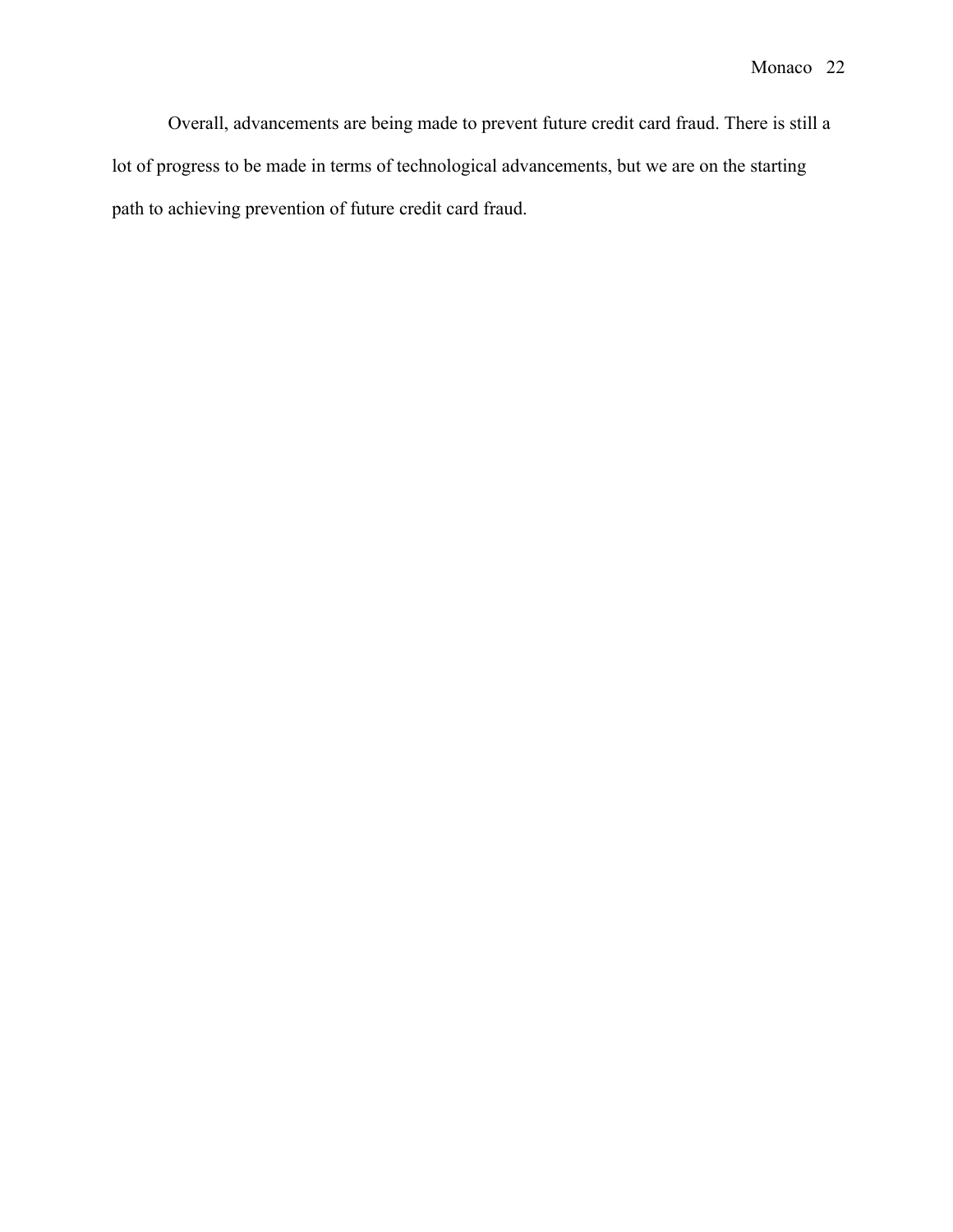#### **4. Tax Identity Theft**

### **What is tax identity theft? How is it committed?**

Similar to medical identity theft and credit card fraud is tax-related identity theft. Also called tax-refund fraud, this identity theft involves a person's private information being stolen and fraudulently used against them for the benefit of the perpetrator. Specifically, it is using the information to file the victim's taxes with the hope of obtaining their refund.<sup>27</sup> This damaging fraud can be done with basic information and a social security number. Fraudsters are often willing to risk a lot for the benefits they will receive from committing the fraud. Some thieves create fake W-2s using a victim's employee identification number.<sup>27</sup> Others have gone so far as to pretend to be executives of a company to get victims' W-2s. Additionally, W-2s are sold on the dark web for  $$4-\$20.<sup>28</sup>$ 

So how do people know they've been victimized? Generally it isn't until one attempts to file their taxes and receives a notice that their social security number has already been used to file taxes that year that a person realizes he or she is an identity theft victim.<sup>29</sup> For example, Joe Garrett, a tax official for the state of Alabama, fell victim to identity theft in 2015. Garrett's fraud was found to be committed through TurboTax, the website he uses for his own tax returns. A fraudster opened a second TurboTax account in Garret's name using his social security number. When he questioned why he didn't hear about the second account from TurboTax, a representative replied that individual accounts cannot be discussed under certain privacy laws.<sup>28</sup> Our society has constantly been trying to make technical advancements in order to have the most efficient systems and processes. However, "Mr. Garrett said efforts to speed and automate the tax-refund process have made it far easier for criminals to commit quick, anonymous fraud."  $30$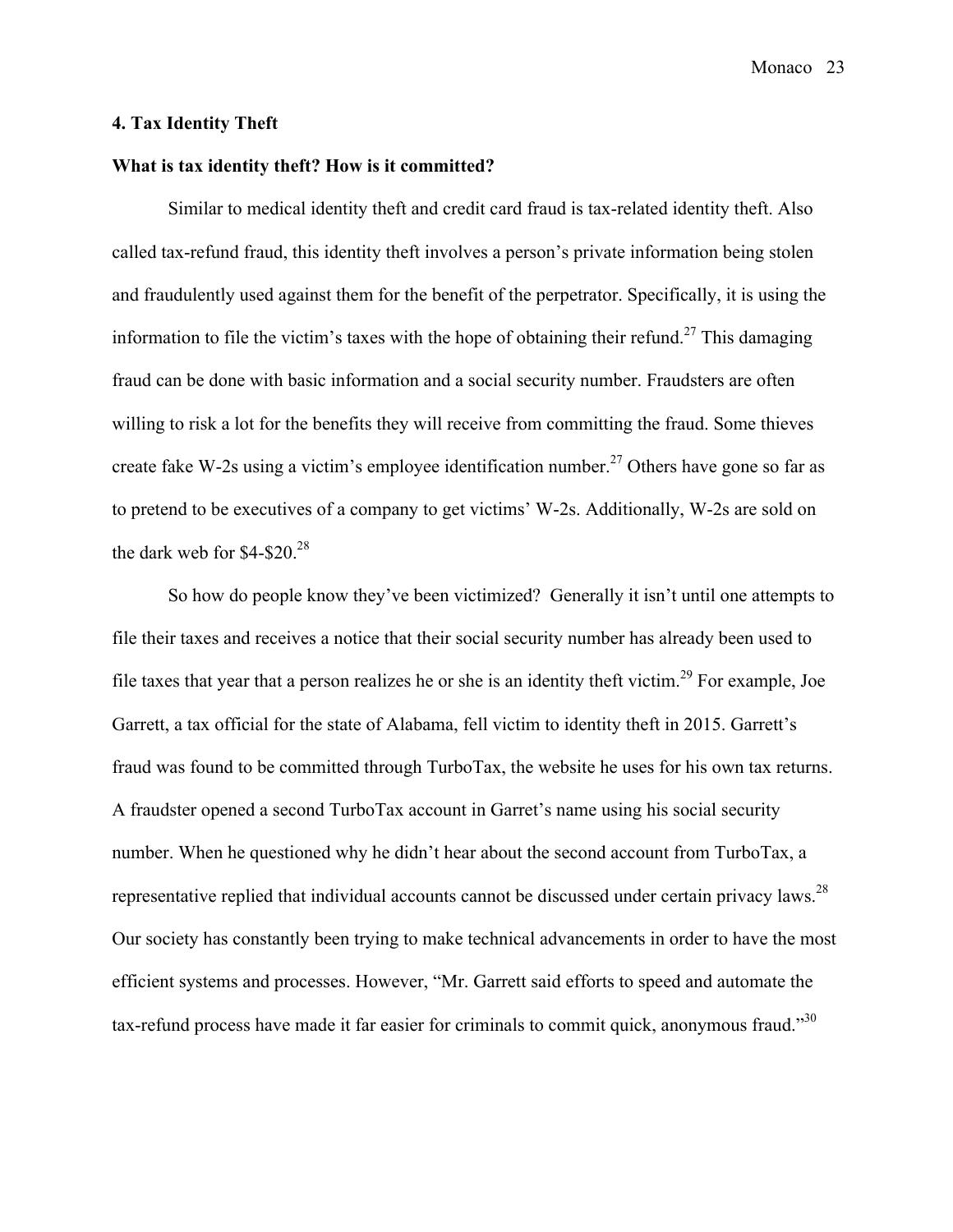For this reason it is necessary to reassess what is best for tax-filers with both the pros and cons of each advancement.

A similar situation involves increased security. There have been many measures put into place this year to enhance the security of tax filers in order to protect their identity as they move forward with filing their taxes. However, with the positive effects of having more security come the negative aspects including false positives. In 2016 \$9 billion or 1.2 million legitimate returns were delayed due to extra security precautions.<sup>28</sup> While the security is in place to benefit tax filers, it doesn't come without a cost. The same was discussed in the previous chapter with the discussion of whether EMV cards are worth the wait. In each of these situations it is important to realize that nothing that is worth developing comes without a cost. It is necessary to weigh what is most important for people as a whole. In this case, some may say that the delayed legitimate payments are worth experiencing until we figure out how to avoid tax identity theft. Others will likely disagree.

#### **What is the scope and severity of tax identity theft?**

The unfortunate news is that just one source of fraud opportunity can lead to a lot of damages. For example, a hospital worker stole 600 patients' personal information.<sup>27</sup> With it, the worker filed 29 fraudulent tax returns and was able to get \$226,000 worth of refunds. Just one criminal and one glitch in the hospital's security system resulted in headaches for many people. The ease with which one person can harm many people is the main reason that this fraud is dangerous. Many times, CPAs find their client's tax fraud before the client finds out about it. In 2016, "59% of CPA tax practitioners said one or more of their clients were victims of tax identity theft during the year."29 While this number has decreased from 63% in 2015, it is still a high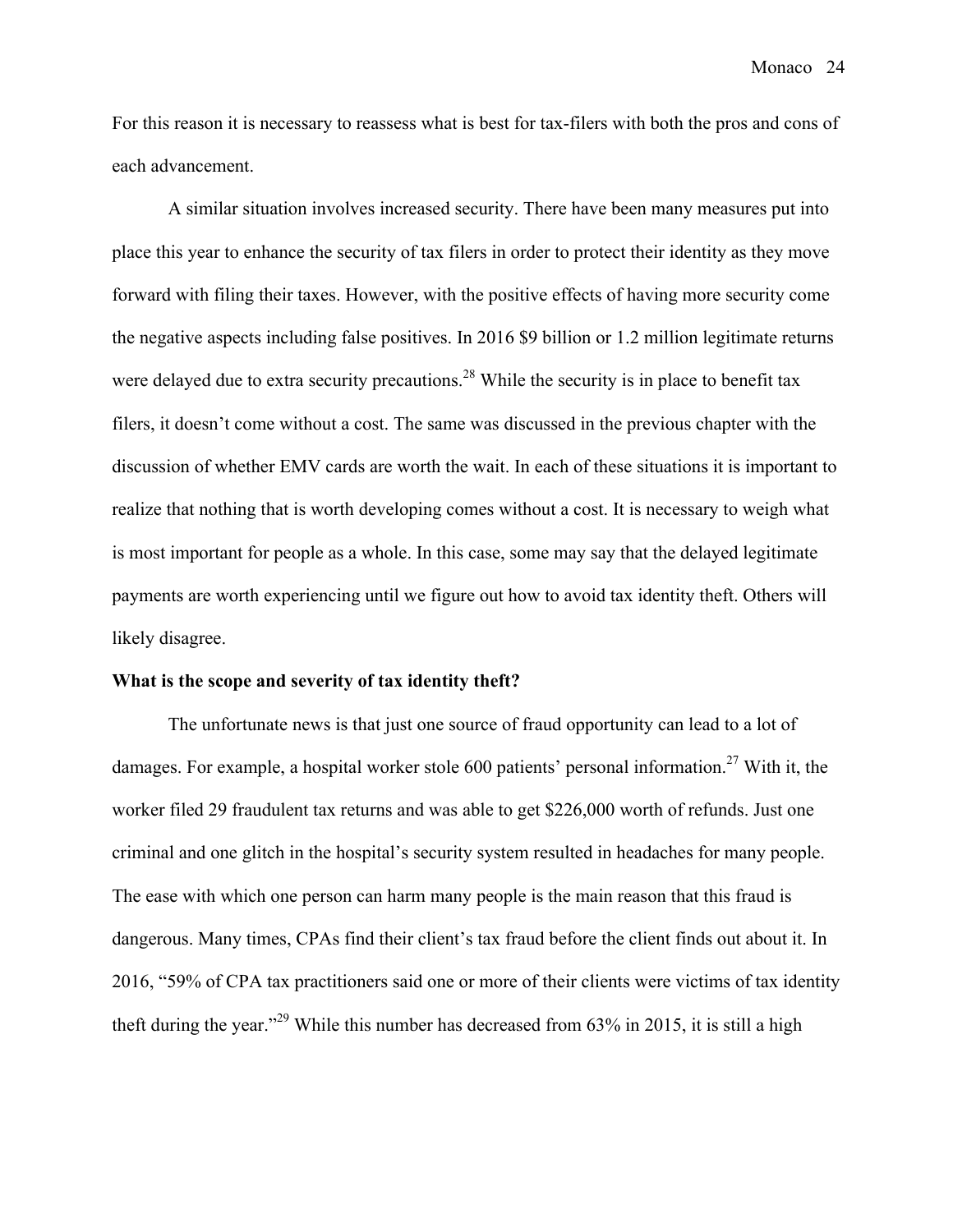statistic. Of those 59%, 95% said less than 5% of their clients were victims. While this is promising, it is still concerning.<sup>29</sup>

Elaborate schemes aren't always the preferred methods used to commit the fraud. Susan Pemberton and Cynthia Sibert of Nassau County put advertisements on Craigslist for job opportunities and apartment rentals that appeared to be legitimate. Instead, the duo collected the social security numbers, names, birthdates, and addresses of those who expressed interest. With the information that they collected, the two filed over 250 tax returns and opened loans and credit cards in the victims' names.<sup>31</sup> While we like to think that people have our best interest in mind, it is important to remember that there are many self-centered people or some who are desperate for money to the extent that they are willing to harm others for their benefit. Because of this, we need to protect ourselves and our personal information.

#### **How can the fraud be prevented altogether?**

According to a survey included in Paul Bonner's article entitled, "CPAs contend with tax ID theft", CPAs who attempted to resolve cases of theft ranked their attempts at resolving the theft an average of 2.7 on a scale of one to five with one being considered very difficult.<sup>29</sup> In the last five years, identity theft has shown up as number one on the IRS' list of "dirty dozen" tax scams multiple times including in 2016. It seems that the IRS has recently understood the importance of prevention. Paul Bonner's article, "Tax ID theft victims may obtain copies of fraudulent returns" reads, "Acknowledging that taxpayers victimized by stolen identification tax refund fraud may have a compelling concern to determine just what information about them was stolen and how it was used, the IRS said it will provide copies of fraudulent returns for the current tax year and up to six previous tax years.<sup> $22$ </sup> This is a step in the direction of prevention because previously the returns were not allowed to be released. Additionally, the fraud is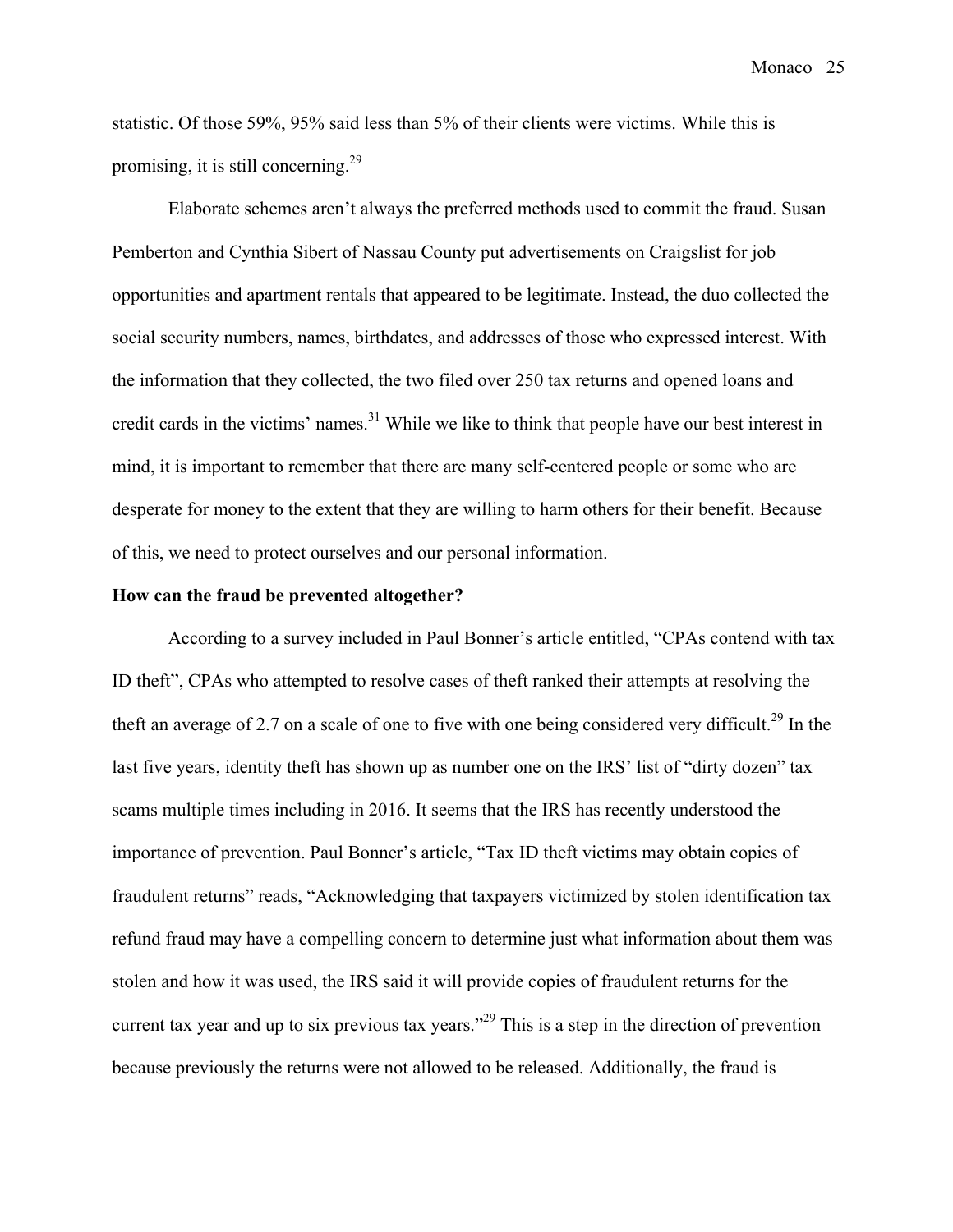decreasing overall because of the security summit, "a group of federal, state and tax-prep industry officials convened by IRS commissioner John Koskinen in 2015."<sup>28</sup> Overall, methods are being tested to make the system as efficient as possible. The IRS used data analytics with filters to attempt to make the process of selecting cases of tax identity fraud efficient and accurate. In testing just three elements, the IRS was able to prevent 24,000 returns from being incorrectly flagged as potentially fraudulent.<sup>32</sup>

The IRS is using more and more security measures in the process of identifying fraud each year. They have suggested using more verification requirements for certain software, they launched an Identity Theft Tax Refund Fraud Information Sharing and Analysis Center, and they created the security summit. Despite all that the IRS is trying to do to protect taxpayers, some of the responsibility also falls on the taxpayers themselves. The IRS.gov website article entitled, "Identity Theft Remains on 'Dirty Dozen' List of Tax Scams; IRS, States, Tax Industry Urge People to be Vigilant Against Criminals", reaches out to taxpayers and suggests that they protect their information in any way possible. This includes protecting computers with virus protection and firewalls, encrypting tax files on one's computer, and being careful about where and to whom you distribute valuable personal information.<sup>33</sup> Knowing the basics about victimization, such as the fact that the IRS will not email a taxpayer, can be simple information that saves a person time and money in the long run.<sup>34</sup>

#### **What should you do if you become a victim of tax-refund fraud?**

Claiming your refund once you've been victimized is possible. However, it is a lengthy and time consuming process which generally takes a minimum of six-months.<sup>35</sup> So what should you do if you find yourself in this situation? Some recommendations include closing your financial accounts, contacting the three credit bureaus (Equifax, Experian and TransUnion),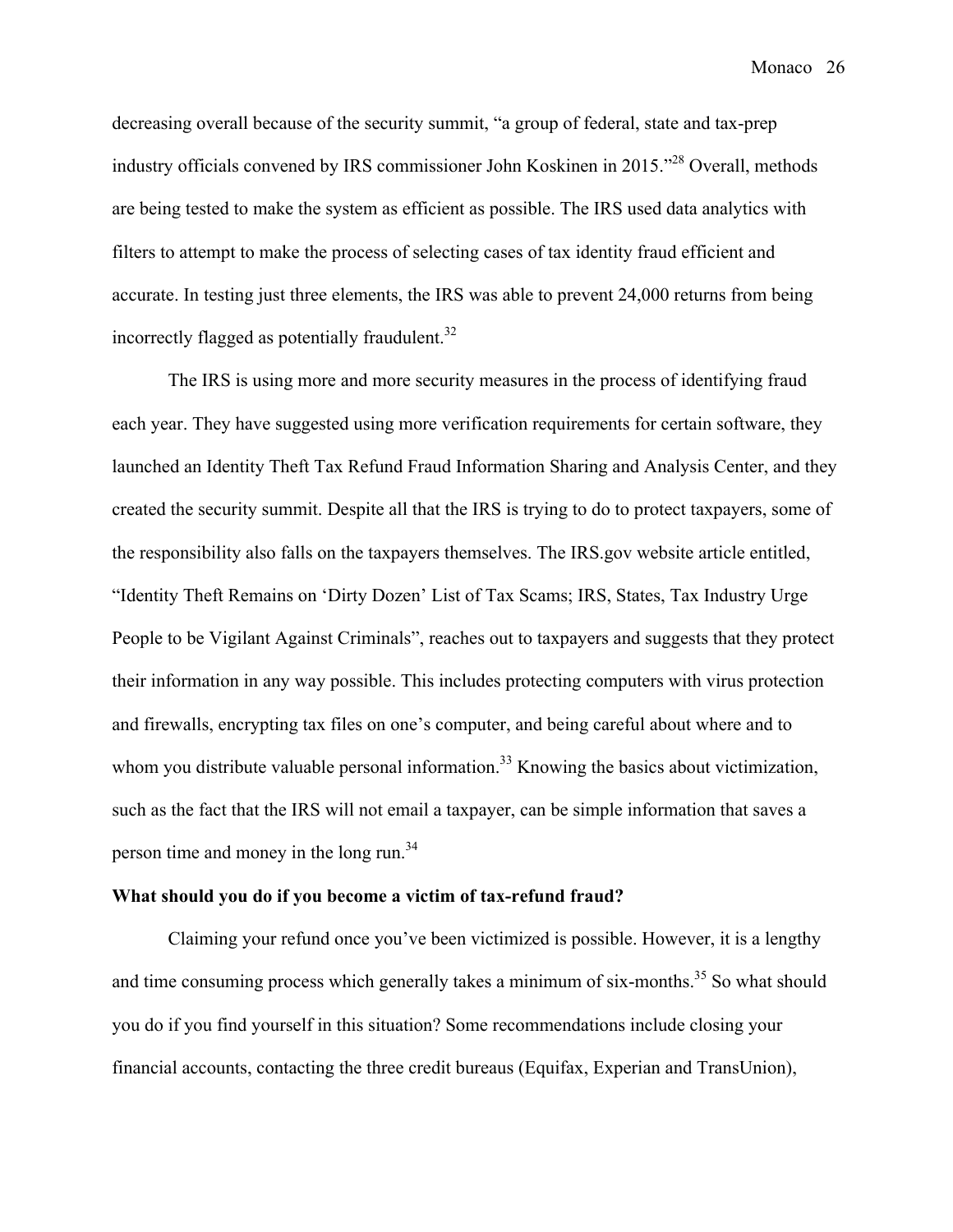filing a police report, contacting the social security administration, and putting a fraud alert on your account.<sup>35</sup> Additionally, if you think you may be a victim of tax identity theft, it is a good idea to file an Identity Theft Affidavit (IRS form 14039) to put an alert on the account.<sup>35</sup> This form will help anyone who thinks fraud has occurred and it will be given more time to exercise additional security precautions. If you decide to file that form, "When the IRS receives the affidavit, it will flag the taxpayer's account with a marker indicating that a tax return filed under the taxpayer's name could be fraudulent. In some cases the IRS will issue that taxpayer an identity protection personal identification number. This IP FIN must be included on the tax return for the tax year for which it was issued or the tax return will be automatically rejected."<sup>35</sup>

Tax identity theft shouldn't be taken lightly. While the IRS is working to protect each of us from becoming victims, we need to do the foundational work in securing our private information so we don't make it easy for the fraud to be committed against us.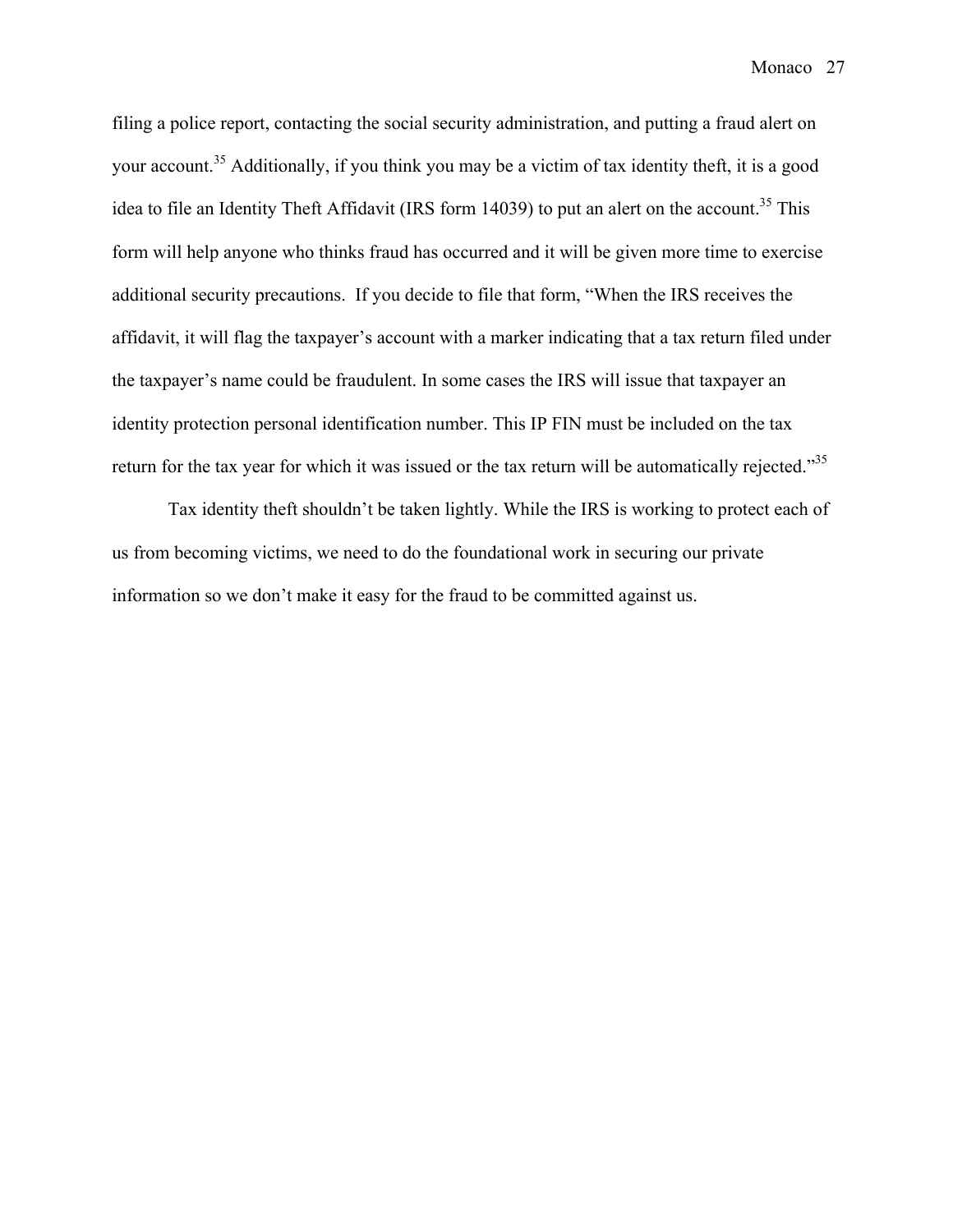#### **5. Identity Theft and Consumer Data Breaches**

Over the last few years, consumer data breaches have been especially prominent. It seems as though we are always hearing of a new story on the news about a large corporation that we visit frequently losing to hackers due to a lack of cyber security. These include Home Depot, Anthem, Target, Sony, and Citibank, just to name a few.<sup>40</sup> With each of these large companies losing to hackers, innocent customers' emails and credit/debit card information have been compromised. In John Jesitus' article entitled, "Data breaches a near certainty", Jennifer Searfoss, Esq. writes that because of our reliance on the internet, the loss of data to hackers isn't just a possibility, "It's a certainty. It's just a question of when, and of what nature."<sup>36</sup> The Internet's role in our lives has greatly increased over the last decade. Just as was discussed earlier in this thesis with its affect on credit card fraud is its impact in data breaches. There are very smart cybercriminals everywhere who know how to manipulate systems. As people whose lives operate on Internet use every day, we need to understand that everything that we put out online can be stolen in an instant. Even those who don't use the Internet recreationally are at risk of their information being hacked given usage of servers by hospitals and medical clinics. While it is true that even those who don't use the Internet for recreational purposes can have their medical identities stolen due to data breaches, the following case brings to light that it is our responsibility to protect our private information to the best of our ability. The Anthem data breach, which involved criminals stealing information from December 2014 through January  $2015$ ,<sup>37</sup> resulted in 78.8 million current and former customers' personal information such as names, birthdate and social security numbers being stolen.<sup>38</sup> Many people noticed that they were victimized closely following the time of that breach. While it's difficult for anyone to surely state that the resulting fraud was caused by the Anthem hack, it's probably not entirely a coincidence.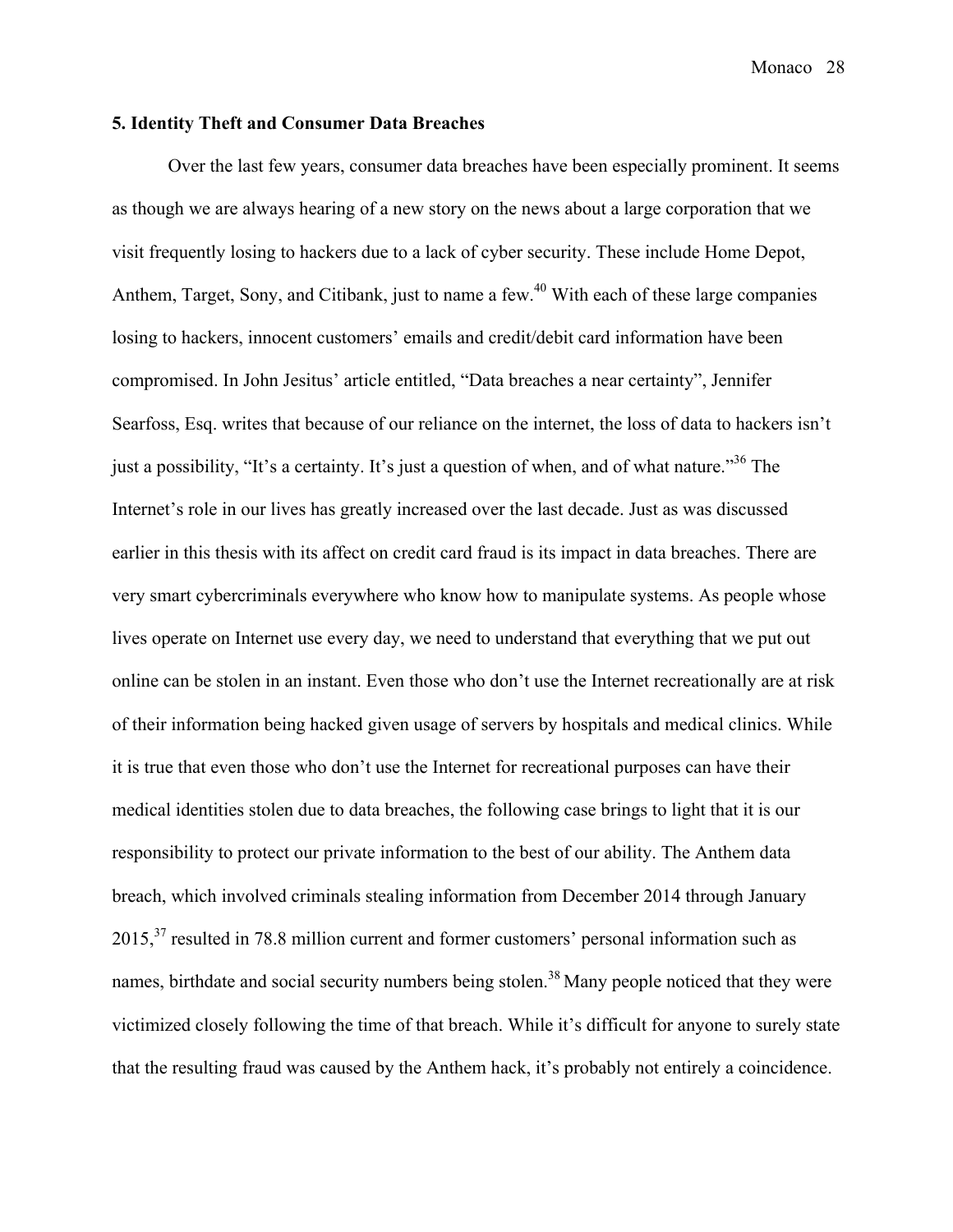In response to the hack, many Anthem customers complained to the company. Because it is hard to say whether the victimization occurred due to a lack of personal security or due to the breach, Anthem responded by requesting to search the victim's computers to analyze whether they had properly protected their own information.<sup>39</sup> It was said in Tim Greene's article, "Anthem to data breach victims: Maybe the damages are you own darned fault" that once this was requested, many customers revoked their complaints.<sup>39</sup> This could be because they knew that they did not properly protect themselves, they didn't want someone snooping around on their computer, or they didn't want to give up their computers for a period of time. For this reason, it is important to protect your own information online and on paper because if it falls into the wrong hands, there can be serious consequences.

It isn't completely the fault of the individuals either. The breach was the cause for some people's fraud. This is evident when it was brought up that kids' social security numbers were used fraudulently and that, unlike their parents, the only logical place to retrieve a child's social security number would be through a health insurer.<sup>38</sup>

#### **Methods to protect oneself from being victimized by a data breach**

Many of the best ways to protect oneself from being victimized are common sense. If someone shreds his or her personal documents and is careful about personal information posted online, they will be more difficult targets for identity thieves. It is highly recommended for personal information to be protected physically and on all networks. Additionally, software is on the market to protect customer's identities. LifeLock is a membership that can be purchased to protect against identity theft. Similar to insurance for identity theft, LifeLock will monitor your accounts and credit score and if you become a victim they will help recover the damages up to one million dollars. Upon entering their website, the tagline reads, "Don't think it can happen to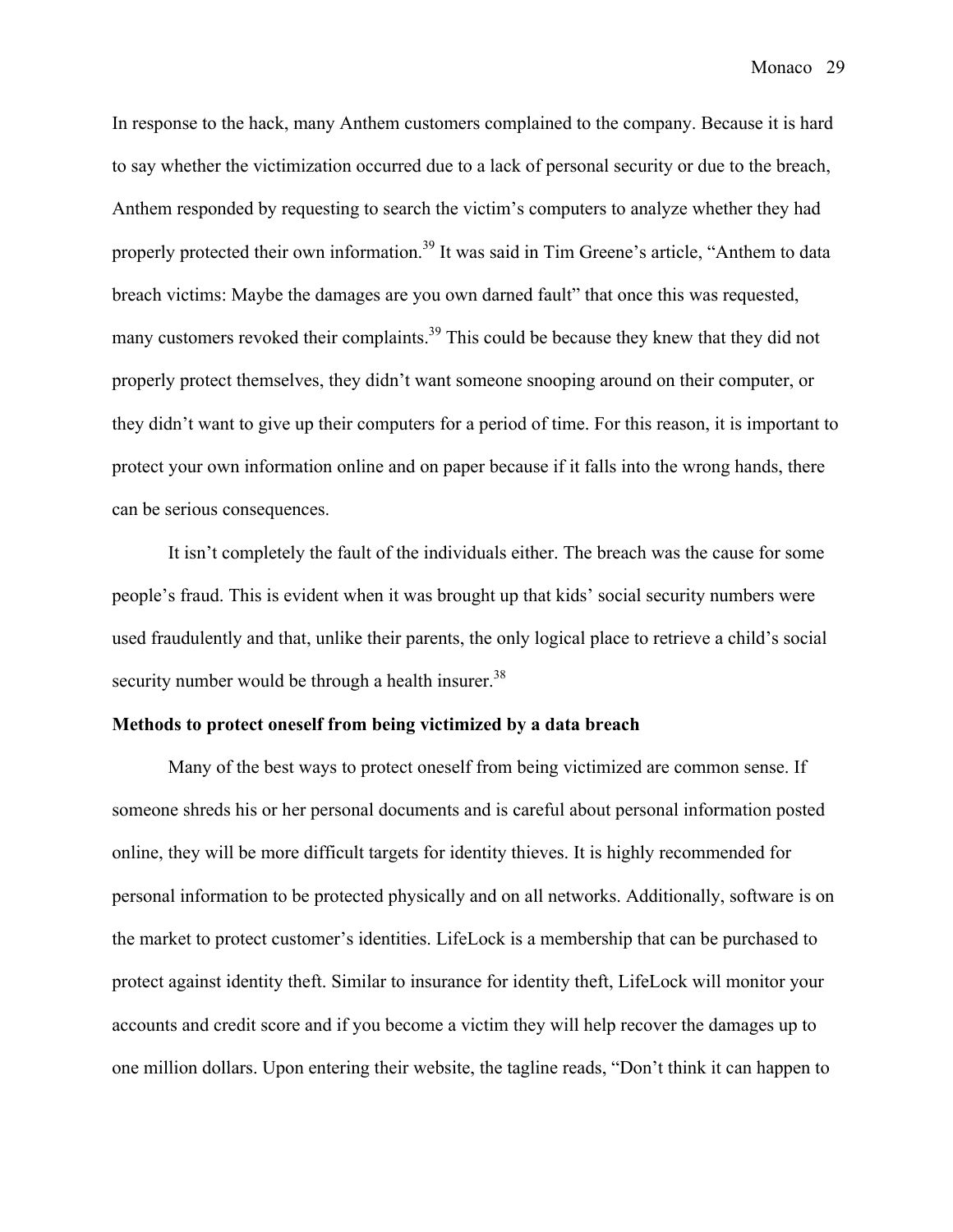you? 1 in 4 people have experienced identity theft."<sup>41</sup> In 2010, the United States Census Bureau partnered with LifeLock to protect U.S. citizens when providing their demographics for the Census.42 The Census requires that all people send their personal information and if they fail to send their information by April, a Census taker will go to their home to obtain the information. This is the source of some identity theft. Fraudsters pretend to be Census takers and collect information necessary to commit identity theft. <sup>42</sup> In partnering with LifeLock, the U.S. Census Bureau attempted to protect U.S. citizens from being targeted by perpetrators looking to take advantage of this opportunity.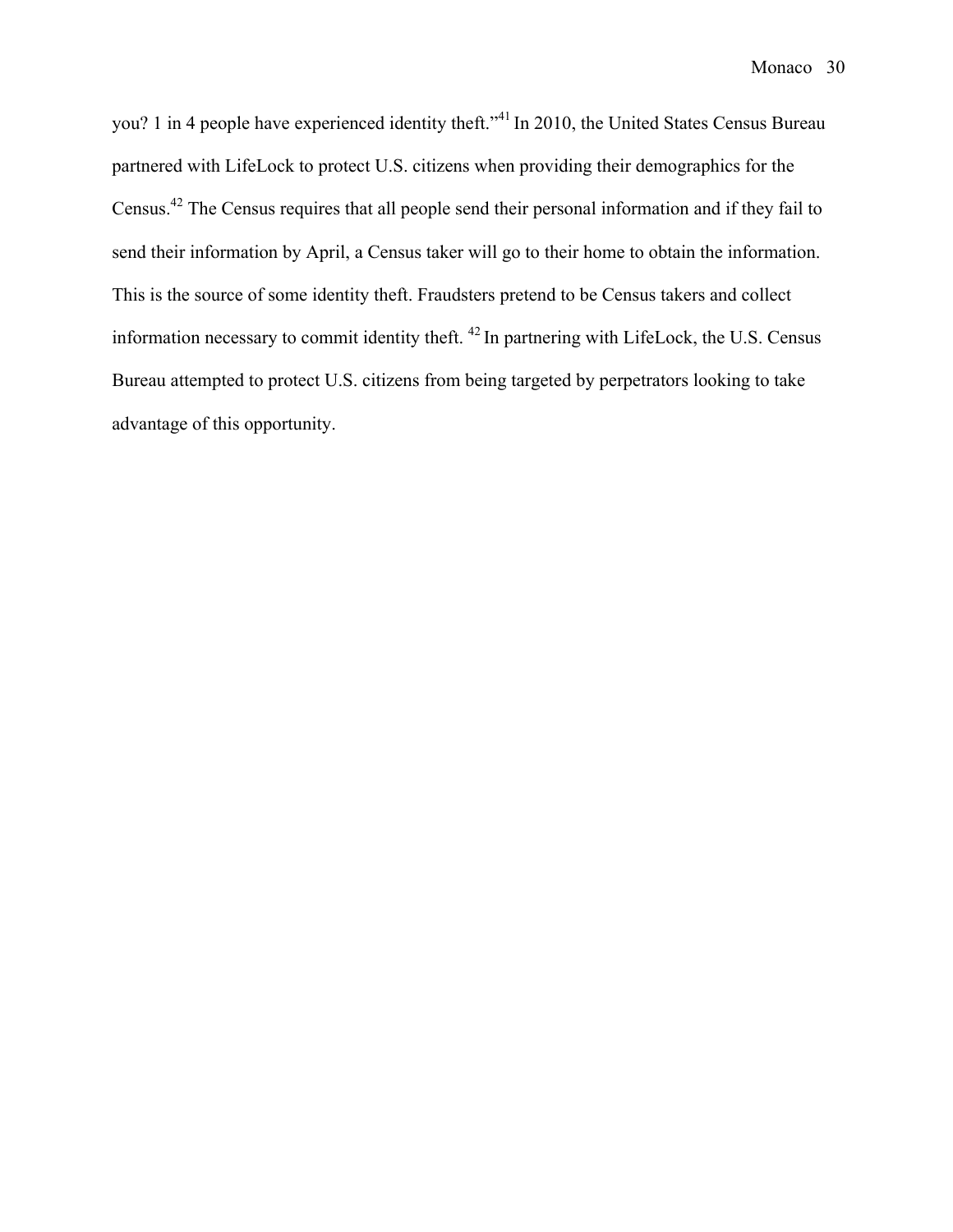## **6. Conclusion**

In conclusion, as patients, consumers, and tax-filers, it is our job to protect our personal information from being stolen and used for another's benefit. While businesses and governmental agencies are working to protect our medical and financial health from being negatively impacted by identity theft, it was made clear in the research that we must put in the effort to keep our valuable personal information private. In an age where use of technology continues to grow, being knowledgeable about each type of identity theft and how fraudsters commit the theft can be very beneficial in protecting ourselves from becoming one of the 15 million identity theft victims each year.<sup>3</sup>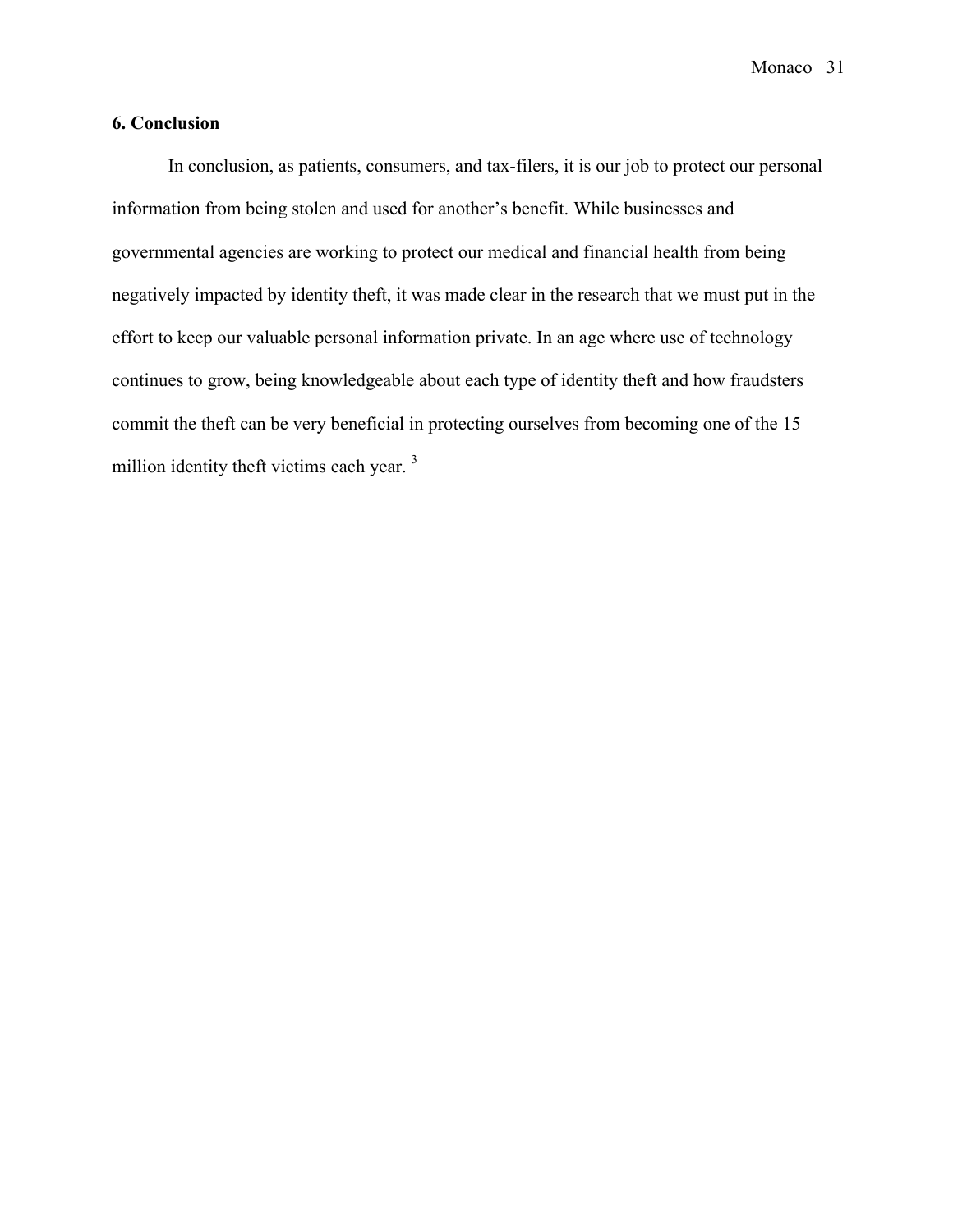# **7. Bibliography**

- 1. Albrecht, Chad, Conan Albrecht, and Shay Tzafrir. "How to Protect and Minimize Consumer Risk to Identity Theft." *Journal of Financial Crime* 18, no. 4 (2011): 405-14. Accessed February 3, 2016. http://lib.assumption.edu/login?url=http://search.proquest.com/docview/898415400?acco untid=36120.
- 2. Kanable, Rebecca. "The Face of Identity Theft." *Law Enforcement Technology* 36, no. 4 (2009): 28-33. Accessed February 15, 2016. http://lib.assumption.edu/login?url=http://search.proquest.com/docview/229835006?acco untid=36120.
- 3. "Identity Theft Victim Statistics." Identity Theft and Scam Prevention Services. 2016. Accessed April 13, 2017. http://www.identitytheft.info/victims.aspx.
- 4. Fay, Anthony. "Waiter Charged with Credit Card Fraud." WWLP.com. September 25, 2015. Accessed February 24, 2016. http://wwlp.com/2015/09/25/waiter-charged-with-creditcard-fraud/.
- 5. Denny, Dawn. "Cashier Linked to Credit Card Skimming Scam, Police Say." KXAN.com. July 29, 2014. Accessed February 24, 2016. http://kxan.com/2014/05/20/restaurantcashier-linked-to-credit-card-skimming-scam-police-say/.
- 6. "Medical Identity Theft." Consumer Information. August 2012. Accessed February 14, 2017. https://www.consumer.ftc.gov/articles/0171-medical-identity-theft.
- 7. Biegelman, Martin T. "Medical Identity Theft." In *Identity Theft Handbook: Detection, Prevention, and Security*, 97-112. Hoboken, NJ: Wiley, 2009. Accessed March 1, 2016.
- 8. Armour, Stephanie. "The Doctor Bill From Identity Thieves --- Crooks Use Stolen Personal Data for Medical Care, Drugs; Victims Get the Tab." *Wall Street Journal*, August 08, 2015. Accessed March 14, 2017. http://lib.assumption.edu/login?url=http://search.proquest.com/docview/1702192791?acc ountid=36120.
- 9."Fair Credit Reporting Act." *Dictionary of Marketing Communications*. Accessed February 15, 2017. doi:10.4135/9781452229669.n1256.
- 10. Benibo, Biiaye R, PhD, Valrie, CPA, PhD Chambers, and Betty, Phd Thorne. "Breaking Bad News to Victims of Identity Theft: Lessons from Medical Doctors." *Journal of Accountancy* 222, no. 2 (August 2016): 30-34. Accessed March 14, 2017. http://lib.assumption.edu/login?url=http://search.proquest.com/docview/1809564535?acc ountid=36120.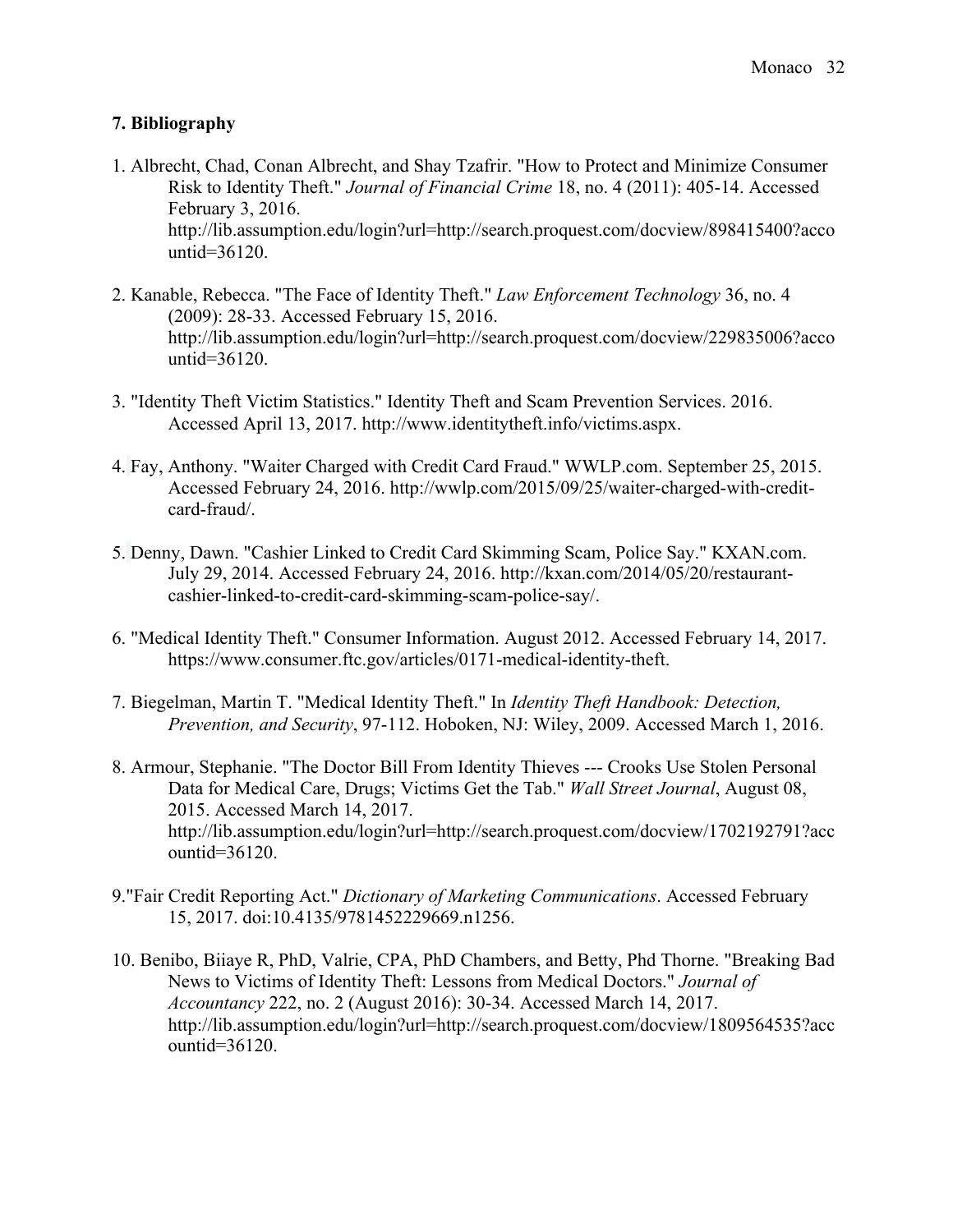- 11. Mancini, Michelino. "Medical Identity Theft in the Emergency Department: Awareness Is Crucial." *Western Journal of Emergency Medicine* 15, no. 7 (2014): 899-901. Accessed February 20, 2017. PMC.
- 12. *2016 U.S. Consumer Payment Study*, October 2016. Accessed March 28, 2017. http://tsys.com/Assets/TSYS/downloads/rs\_2016-us-consumer-payment-study.pdf.
- 13. Andriotis, Annamaria, and Peter Rudegeair. "Banking & Finance: Credit-Card Fraud Keeps Rising --- Industry Adds Chips and Other Protections, but Number of Victims Increases by 18%." *Wall Street Journal*, February 02, 2017. Accessed March 14, 2017. http://lib.assumption.edu/login?url=http://search.proquest.com/docview/1863541857?acc ountid=36120.
- 14. Sidel, Robin. "Credit-Card Fraud Grows Online." *Wall Street Journal*, October 26, 2016. Accessed February 14, 2017. http://lib.assumption.edu/login?url=http://search.proquest.com/docview/1832121549?acc ountid=36120.
- 15. Corbitt, Terry. "Credit Card Fraud." *Credit Management*, March 2003, 31-32. Accessed April 24, 2017. http://lib.assumption.edu/login?url=http://search.proquest.com/docview/228353745?acco untid=36120.
- 16. "Criminal Law." Findlaw. 2017. Accessed February 18, 2017. http://criminal.findlaw.com/.
- 17. Jeffrey, Jeff. "Credit Card Fraud Scheme Nets 37-month Sentence." *South Carolina Lawyers Weekly*, May 25, 2016. Accessed March 22, 2017. http://lib.assumption.edu/login?url=http://search.proquest.com/docview/1792454001?acc ountid=36120.
- 18. Garrett, Ronnie. "Digital Defense Begins at Home." *Law Enforcement Technology* 37, no. 4 (2010): 16-22. Accessed February 3, 2016. http://lib.assumption.edu/login?url=http://search.proquest.com/docview/229777099?acco untid=36120.
- 19. Lease, Matthew L., and Tod W. Burke. "Identity Theft." *The FBI Law Enforcement Bulletin*, August 2000, 8. Accessed February 1, 2016. http://go.galegroup.com/ps/i.do?id=GALE|A65241453&v=2.1&u=mlin\_c\_assumpt&it=r &p=PPCJ&sw=w&asid=226f8c351e71df1e12a573f38c364ce0.
- 20. Crossley, Jane. "Credit Card Fraud." Credit Management, May 2009, 26-27. Accessed March 14, 2017. http://lib.assumption.edu/login?url=http://search.proquest.com/docview/228314909?acco untid=36120.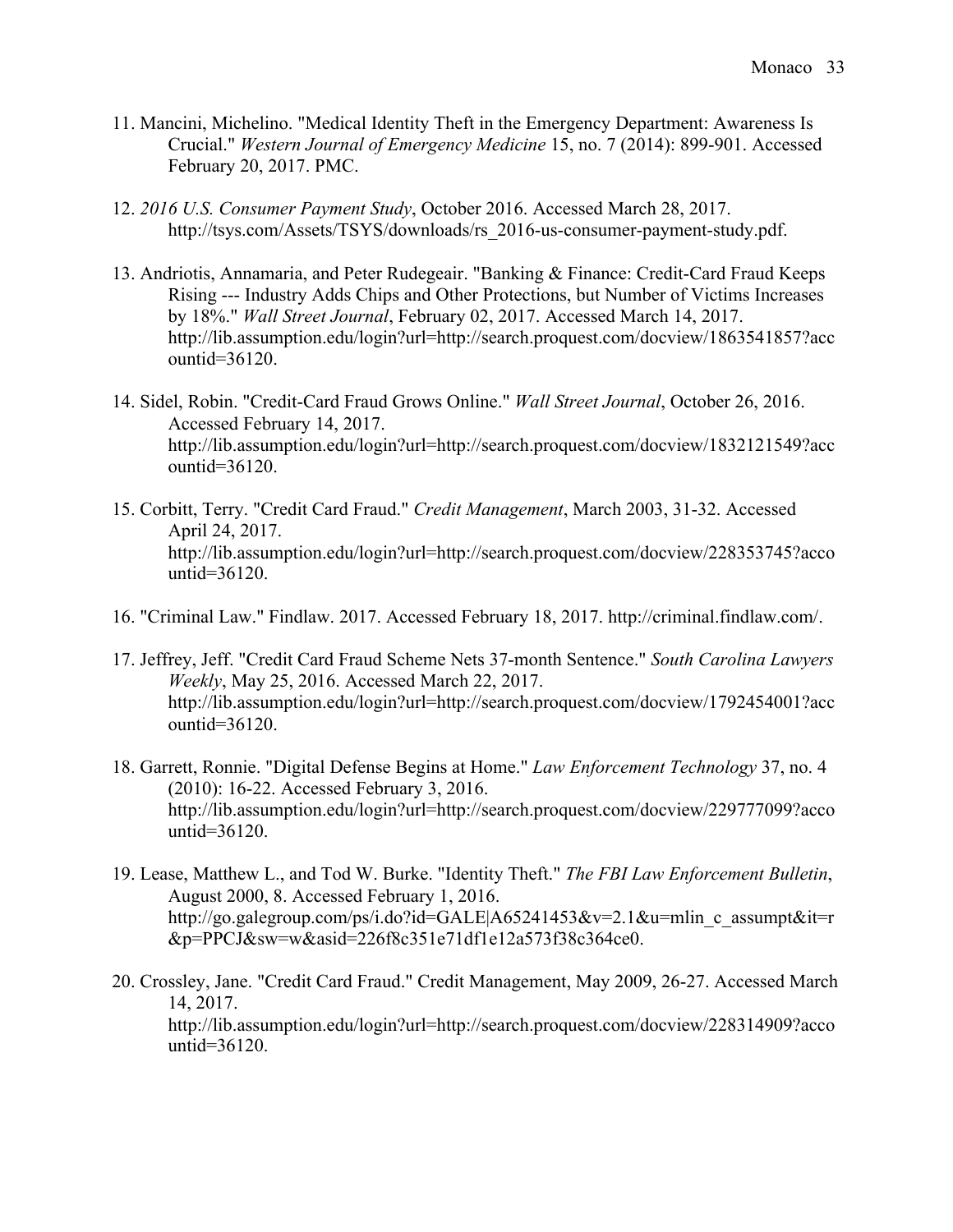- 21. Muschick, Paul. "New Credit Card Chip Technology Puts Businesses on the Hook for Fraud." *McClatchy - Tribune Business News*, October 01, 2015. Accessed March 2, 2016. http://lib.assumption.edu/login?url=http://search.proquest.com/docview/1718223391?acc ountid=36120.
- 22. Fry, Meg. "Chipping Away at Credit Card Fraud." *Njbiz* 29, no. 20 (May 16, 2016): 9. Accessed March 22, 2017. http://lib.assumption.edu/login?url=http://search.proquest.com/docview/1797248370?acc ountid=36120.
- 23. Camp, Cameron. "EMV Cards Still Prone to Payments Crime." American Banker. January 15, 2015. Accessed March 2, 2016. http://bi.galegroup.com/global/article/GALE%7CA397375970/0ff7ad3abfb794423ac027 81d6b212e7?u=mlin\_c\_assumpt.
- 24. Oxman, Jason. "EMV Cards: The Beginning of the End for Hackers." American Banker. September 30, 2015. Accessed March 2, 2016.
- 25. Murphy, Colm. "Identity Theft: Protecting Yourself on the Internet." *Accountancy Ireland* 40, no. 5 (October 2008): 52-54. Accessed February 24, 2016. http://lib.assumption.edu/login?url=http://search.proquest.com/docview/223190815?acco untid=36120.
- 26. "Protecting Against Credit Card Fraud." Consumer Information. July 2012. Accessed February 14, 2017. https://www.consumer.ftc.gov/articles/0216-protecting-against-creditcard-fraud.
- 27. Dishman, Scott. "Preventing Tax-related ID Theft." *Accounting Today* 31, no. 1 (January 2017): 6. Accessed April 4, 2017. http://lib.assumption.edu/login?url=http://search.proquest.com/docview/1864063456?acc ountid=36120.
- 28. Saunders, Laura. "Weekend Investor -- Tax Report: Tax-ID Theft Drops, but Vigilance Still Needed." *Wall Street Journal*, March 04, 2017. Accessed April 9, 2017. http://lib.assumption.edu/login?url=http://search.proquest.com/docview/1873954601?acc ountid=36120.
- 29. Bonner, Paul. "CPAs Contend with Tax ID Theft." *Journal of Accountancy* 222, no. 2 (August 2016): 26-29. Accessed April 4, 2017. http://lib.assumption.edu/login?url=http://search.proquest.com/docview/1809564654?acc ountid=36120.
- 30. Saunders, Laura. "Even the Tax Man Has a Taxing Time." *Wall Street Journal*, April 16, 2015. Accessed April 10, 2017. http://lib.assumption.edu/login?url=http://search.proquest.com/docview/1673303733?acc ountid=36120.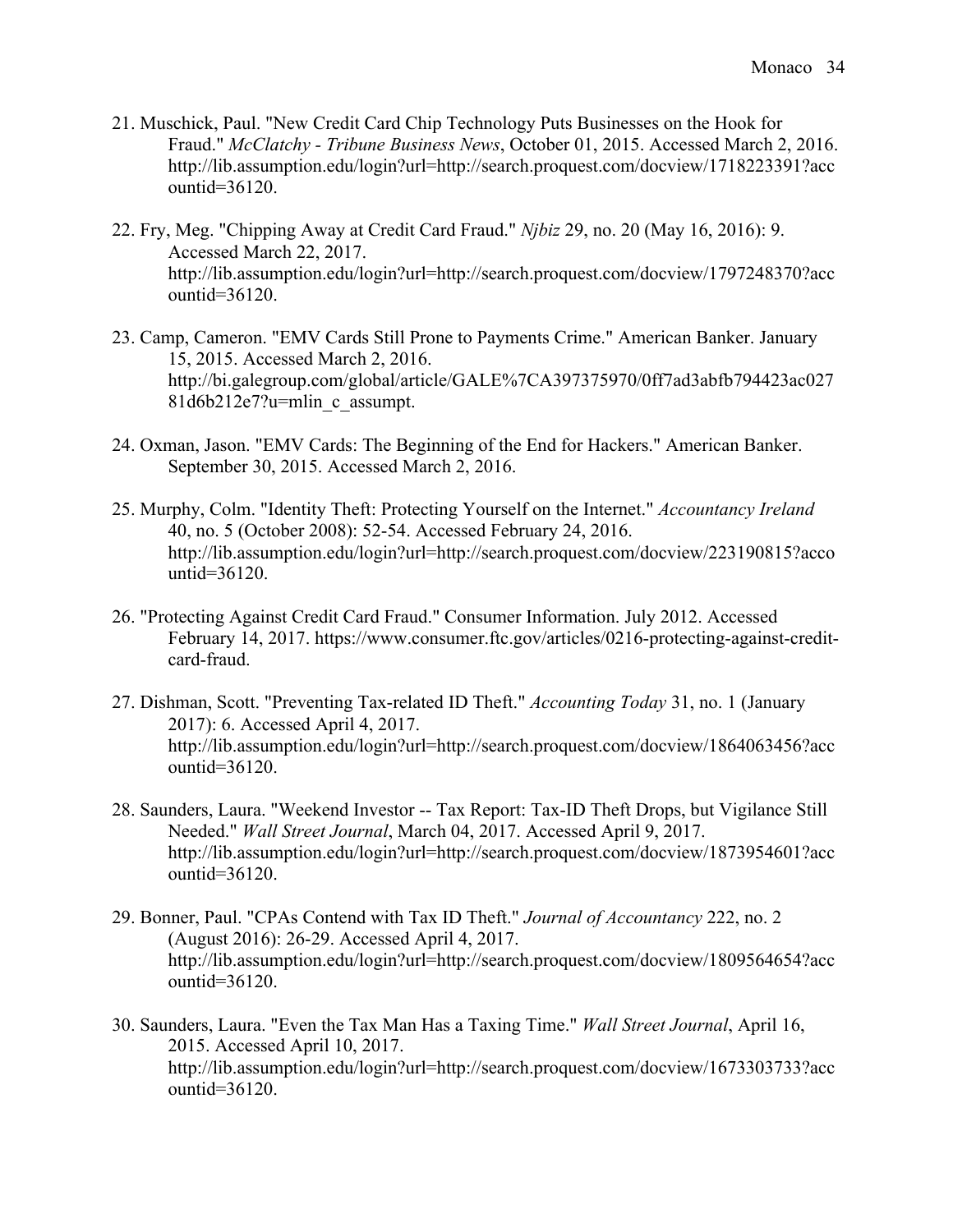- 31. Callegari, John. "Nassau Women Charged with Craigslist ID Theft." *Long Island Business News*, January 26, 2012. Accessed April 10, 2017. http://lib.assumption.edu/login?url=http://search.proquest.com/docview/919124660?acco untid=36120.
- 32. Cohn, Michael. "IRS Filters Caught \$4.1 Bn in ID Theft." *Accounting Today* 30, no. 11 (November 2016): 52. Accessed April 12, 2017. http://lib.assumption.edu/login?url=http://search.proquest.com/docview/1838667782?acc ountid=36120.
- 33. "Identity Theft Remains on "Dirty Dozen" List of Tax Scams; IRS, States, Tax Industry Urge People to Be Vigilant Against Criminals." Identity Theft Remains on "Dirty Dozen" List of Tax Scams; IRS, States, Tax Industry Urge People to Be Vigilant Against Criminals. February 3, 2017. Accessed April 10, 2017. https://www.irs.gov/uac/newsroom/identitytheft-remains-on-dirty-dozen-list-of-tax-scams-irs-states-tax-industry-urge-people-to-bevigilant-against-criminals.
- 34. Dougas, Christine. "Watch Out: Tax Time Is Prime Time for ID Theft." *USA Today*, 2013, 3B. Accessed March 4, 2017.
- 35. Jones, George G., and Mark A. Luscombe. "Tax ID Theft: Best Practices for Individuals and Businesses." *Accounting Today* 27, no. 8 (August 2013): 14-15. Accessed April 10, 2017. http://lib.assumption.edu/login?url=http://search.proquest.com/docview/1426016269?acc ountid=36120.
- 36. Jesitus, John. "Data Breaches a near Certainty." *Dermatology Times* 38, no. 3 (March 2017): 73-81. Accessed April 23, 2017. http://lib.assumption.edu/login?url=http://search.proquest.com/docview/1881387040?acc ountid=36120.
- 37. Bankrate.com Compare Mortgage, Refinance, Insurance, CD Rates. 2017. http://www.bankrate.com/.
- 38.Wall, J.K. "Customers of Anthem say ID theft proliferating: but insurer, citing FBI, denies breach to blame." *Indianapolis Business Journal*, July 13, 2015, 1+. *General OneFile* (accessed April 23, 2017). http://libraries.state.ma.us/login?gwurl=http://go.galegroup.com/ps/i.do?p=ITOF&sw=w &u=mlin\_c\_assumpt&v=2.1&it=r&id=GALE%7CA424990248&asid=315b34f4e8140bb 38042cd3e10ff1261.
- 39.Greene, Tim. "Anthem to data breach victims: Maybe the damages are your own darned fault." *Network World*, April 10, 2017. *General OneFile* (accessed April 23, 2017). http://libraries.state.ma.us/login?gwurl=http://go.galegroup.com/ps/i.do?p=ITOF&sw=w &u=mlin\_c\_assumpt&v=2.1&it=r&id=GALE%7CA489068912&asid=a589f98aeae3cbe 0703a8ec6d85cfa3f.